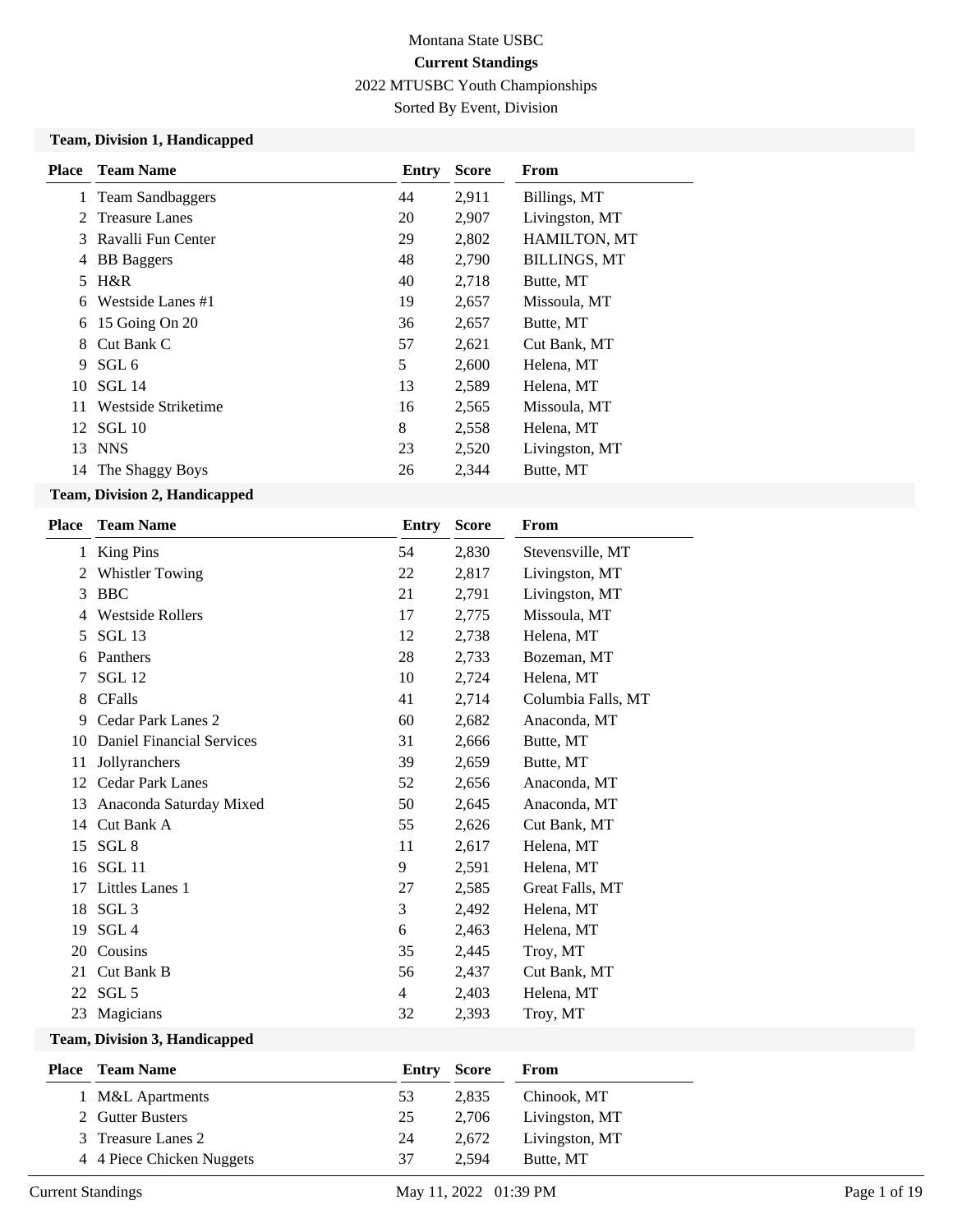Sorted By Event, Division

### **Team, Division 3, Handicapped**

| <b>Place</b> | <b>Team Name</b>        | Entry | <b>Score</b> | From         |
|--------------|-------------------------|-------|--------------|--------------|
|              | 5 Westside Alley Gators | 15    | 2.592        | Missoula, MT |
|              | 6 Westside Alley Cats   | 18    | 2.555        | Missoula, MT |
|              | 7 Strike Princesses     | 33    | 2.554        | Troy, MT     |
|              | $8$ SGL 2               | 2     | 2.517        | Helena, MT   |
| 9            | - SGL 7                 |       | 2.463        | Helena, MT   |

#### **Team, Division 4, Handicapped**

| <b>Place – Team Name</b> | Entry Score |       | <b>From</b>  |
|--------------------------|-------------|-------|--------------|
| 1 Rad's Deli & Pizza     | 58          | 2.841 | Chinook. MT  |
| 2 Cedar Park Lanes 3     | 61.         | 2.718 | Anaconda, MT |
| 3 SGL 1                  |             | 2.502 | Helena. MT   |
|                          |             |       |              |

### **Doubles, Division 1, Handicapped**

| <b>Place</b> | <b>Team Name</b>                                     | Entry | <b>Score</b> | From                |
|--------------|------------------------------------------------------|-------|--------------|---------------------|
|              | 1 Ruskauff Colton C. \ Pierce Nick L.                | 29    | 1,583        | HAMILTON, MT        |
|              | 2 Nelson Teegan D. \ Wiseley David C.                | 19    | 1,539        | Missoula, MT        |
| 3            | McMullan Jacqualyn M. \ Gallagher Jeremy<br>D.       | 55    | 1,520        | Cut Bank, MT        |
|              | 4 Evans Landen C. \ Day Payton                       | 48    | 1,487        | <b>BILLINGS, MT</b> |
|              | 5 Petersen Rory K. \ Ingraham Skyler M.              | 14    | 1,464        | Helena, MT          |
| 6            | Almendinger Rylee M. \Clack Christian C.             | 12    | 1,439        | Helena, MT          |
| 7            | Guidry Elliot \ Strobel Brek B.                      | 44    | 1,395        | Billings, MT        |
| 8            | Shogren Mason W. \ Hibbert Bryson                    | 39    | 1,367        | Butte, MT           |
|              | 9 Dupler Lucas \ Dupler Nathan                       | 9     | 1,365        | Helena, MT          |
|              | 10 Keller Sydney A. \ Garrett Taylor M.              | 36    | 1,338        | Butte, MT           |
|              | 11 Bruner Madison \ Bice Haylee                      | 27    | 1,333        | Great Falls, MT     |
|              | 12 Zavarelli Giovanni J. \Hawk Michael 'Q'           | 44    | 1,328        | Billings, MT        |
|              | 13 Houser Donovan M. \ Selzler Carson                | 29    | 1,308        | HAMILTON, MT        |
|              | 14 Kendall Wesley J. \ Richards Doyle Dallas H.      | 26    | 1,294        | Butte, MT           |
|              | 15 Nohl Izacrath F. \ Gentry Andrew L.               | 20    | 1,286        | Livingston, MT      |
|              | 16 Bunk Hope E. \ Zavarelli Giovanni J.              | 62    | 1,282        | Billings, MT        |
| 17           | Hopkins Kaleb M. \ Balcerzak Jacob T.                | 5     | 1,275        | Helena, MT          |
| 18           | Evjen Sydney N. \ Morales-Brown Adelle               | 19    | 1,273        | Missoula, MT        |
|              | 19 Finley Ian J. \ Olsen Kitar O.                    | 41    | 1,266        | Columbia Falls, MT  |
|              | 20 Farrar Kellen R. \ Beckham Kaden S.               | 17    | 1,261        | Missoula, MT        |
| 21           | Grundhauser Arianna E. \ Danielson Lexxy M. 36       |       | 1,260        | Butte, MT           |
| 21           | Day Payton \ Hartman Gunnar A.                       | 49    | 1,260        | <b>BILLINGS, MT</b> |
| 23           | Sampson Colin W. \ Sampson Carter                    | 51    | 1,259        | Anaconda, MT        |
|              | 24 Flanagan Haile R. \ Petersen Rory K.              | 8     | 1,257        | Helena, MT          |
|              | 24 Martin Jace D. \ Wilson Jacob R.                  | 16    | 1,257        | Missoula, MT        |
|              | 26 Hess Taylor \ Hess Hailey                         | 13    | 1,252        | Helena, MT          |
|              | 27 Bomar Christian J. \ Ingraham Skyler M.           | 3     | 1,241        | Helena, MT          |
|              | 28 Nohl Izacrath F. \ Decker Luke L.                 | 22    | 1,238        | Livingston, MT      |
|              | 29 Heard Caleb \ Rector Kyler J.                     | 40    | 1,234        | Butte, MT           |
|              | 30 Martinich Acen A. \ Gelling-Kindt Brooklinn<br>R. | 31    | 1,222        | Butte, MT           |
|              | 31 Fode Charles A. \ Moses Anthony (AJ) J.           | 46    | 1,201        | Anaconda, MT        |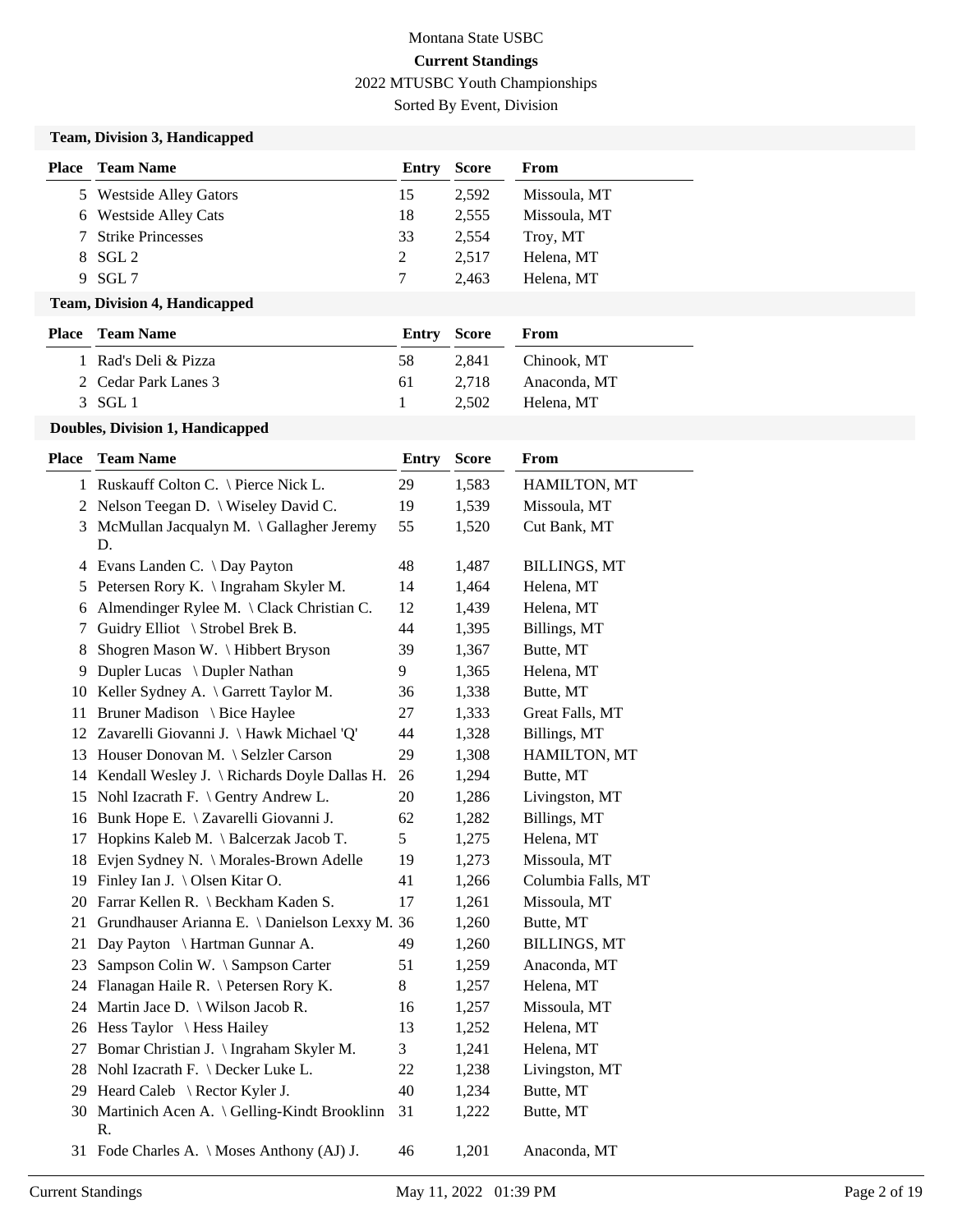### Montana State USBC **Current Standings** 2022 MTUSBC Youth Championships Sorted By Event, Division

### **Doubles, Division 1, Handicapped**

| <b>Place</b> Team Name                         |    | <b>Entry Score</b> | From         |
|------------------------------------------------|----|--------------------|--------------|
| 32 Gibbs Quintin \ Maxwell Chase               | 42 | 1.185              | Billings, MT |
| 33 Kazmierowski Christopher J. \Jacobs Myles 8 |    | 1.172              | Helena, MT   |
| Е.                                             |    |                    |              |

#### **Doubles, Division 2, Handicapped**

| Place | <b>Team Name</b>                            | <b>Entry</b>   | <b>Score</b> | From                |
|-------|---------------------------------------------|----------------|--------------|---------------------|
| 1     | Gibson Kale E. \ Hanni Konner               | 39             | 1,427        | Butte, MT           |
|       | 2 Beckett Paige M. \ Garcia Arianna N.      | 37             | 1,388        | Butte, MT           |
| 3     | Runnion Ellie E. \ Groth Dayten             | 12             | 1,377        | Helena, MT          |
| 4     | Thomas Sammantha J. \ Haight Karina M.      | 11             | 1,374        | Helena, MT          |
| 5     | Tate Cadin M. \ Jester Michael A.           | 10             | 1,369        | Helena, MT          |
| 6     | George Zachary A. \ George Dillon           | 6              | 1,368        | Helena, MT          |
| 7     | Gentry Kyle L. \ Kitts Kaden J.             | 20             | 1,367        | Livingston, MT      |
| 7     | Honer David J. \ Rodrigues Seth J.          | 40             | 1,367        | Butte, MT           |
| 9     | Allen Lillian J. \ Epperson Alexander P.    | 28             | 1,362        | Bozeman, MT         |
| 10    | Decker Phil A. \ Decker Luke L.             | 23             | 1,352        | Livingston, MT      |
| 11    | Groth Conrad \ Sampson Weston B.            | 38             | 1,347        | Helena, MT          |
| 12    | Proulx Liam X. \ Defilippis Dominic M.      | 9              | 1,340        | Helena, MT          |
| 12    | Dell Logan \ Keller Aiden                   | 57             | 1,340        | Cut Bank, MT        |
|       | 14 Munden Taya M. \ Smith Kade              | 11             | 1,331        | Helena, MT          |
| 15    | Gray Trace R. \ Gentry Johnny               | 20             | 1,330        | Livingston, MT      |
|       | 16 Hartman Gunnar A. \ Barbero Marianna     | 48             | 1,317        | <b>BILLINGS, MT</b> |
| 17    | Sawyer Jonathan \ Snider Devin              | 18             | 1,311        | Missoula, MT        |
|       | 18 Bailey Weston \ Bailey Siara             | 24             | 1,306        | Livingston, MT      |
|       | 19 Jirsa Callie J. \ Balcerzak Kylie        | $\mathfrak{2}$ | 1,301        | Helena, MT          |
|       | 20 Mudget Gavin M. \ Balcerzak Alexander J. | $\mathfrak s$  | 1,300        | Helena, MT          |
|       | 21 Rosen Dane D.   Kitts Ethan J.           | 21             | 1,297        | Livingston, MT      |
| 22    | Goakey Leevi D. \ Goakey Warren L.          | 17             | 1,296        | Missoula, MT        |
| 23    | Savage Sawyer P. \ Paulsen Warren G.        | 35             | 1,288        | Troy, MT            |
|       | 24 McKnight Caleb F. \ Sikkink Paxon R.     | 25             | 1,278        | Livingston, MT      |
|       | 25 Perrin Jaxon R. \ Erickson Chase W.      | 27             | 1,276        | Great Falls, MT     |
|       | 26 Flugge CJ \ Zito Tyler                   | $\overline{4}$ | 1,269        | Helena, MT          |
| 27    | Ames Cyrrieanna M. \Ames Dontae E.          | 16             | 1,251        | Missoula, MT        |
|       | 28 Edwards Mara J. \ Spangelo Stanley H.    | 53             | 1,245        | Chinook, MT         |
|       | 29 Kitts Clayton \ Kitts Ethan J.           | 20             | 1,240        | Livingston, MT      |
|       | 30 Runnion Ellie E. \ Saccheri Payton A.    | $\overline{4}$ | 1,239        | Helena, MT          |
| 31    | Babcock Miley M. \Paulsen Izabelle R.       | 33             | 1,233        | Troy, MT            |
| 32    | Babcock Hunter \ Fisher Gunnar W.           | 32             | 1,217        | Troy, MT            |
| 33    | Savage Trapper M. \ Johnson Dayton W.       | 35             | 1,205        | Troy, MT            |
|       | 34 Allen Rielly R. \ Ankney Mai'Lique L.    | 28             | 1,200        | Bozeman, MT         |

#### **Doubles, Division 3, Handicapped**

| Place | <b>Team Name</b>                         | Entry Score |       | From               |
|-------|------------------------------------------|-------------|-------|--------------------|
|       | Flanagan Eviee J. \Abelin Isaac          | 13          | 1.388 | Helena, MT         |
|       | 2 Saltenberger Bridger Z. \ Hill Tage D. | 47          | 1.371 | Anaconda, MT       |
|       | 3 Stevens Alayah R. \ Riley Dakota V.    | 41          | 1.356 | Columbia Falls, MT |
|       | 4 Woolverton Kacie J. \ Osborne Leah R.  | 37          | 1.355 | Butte, MT          |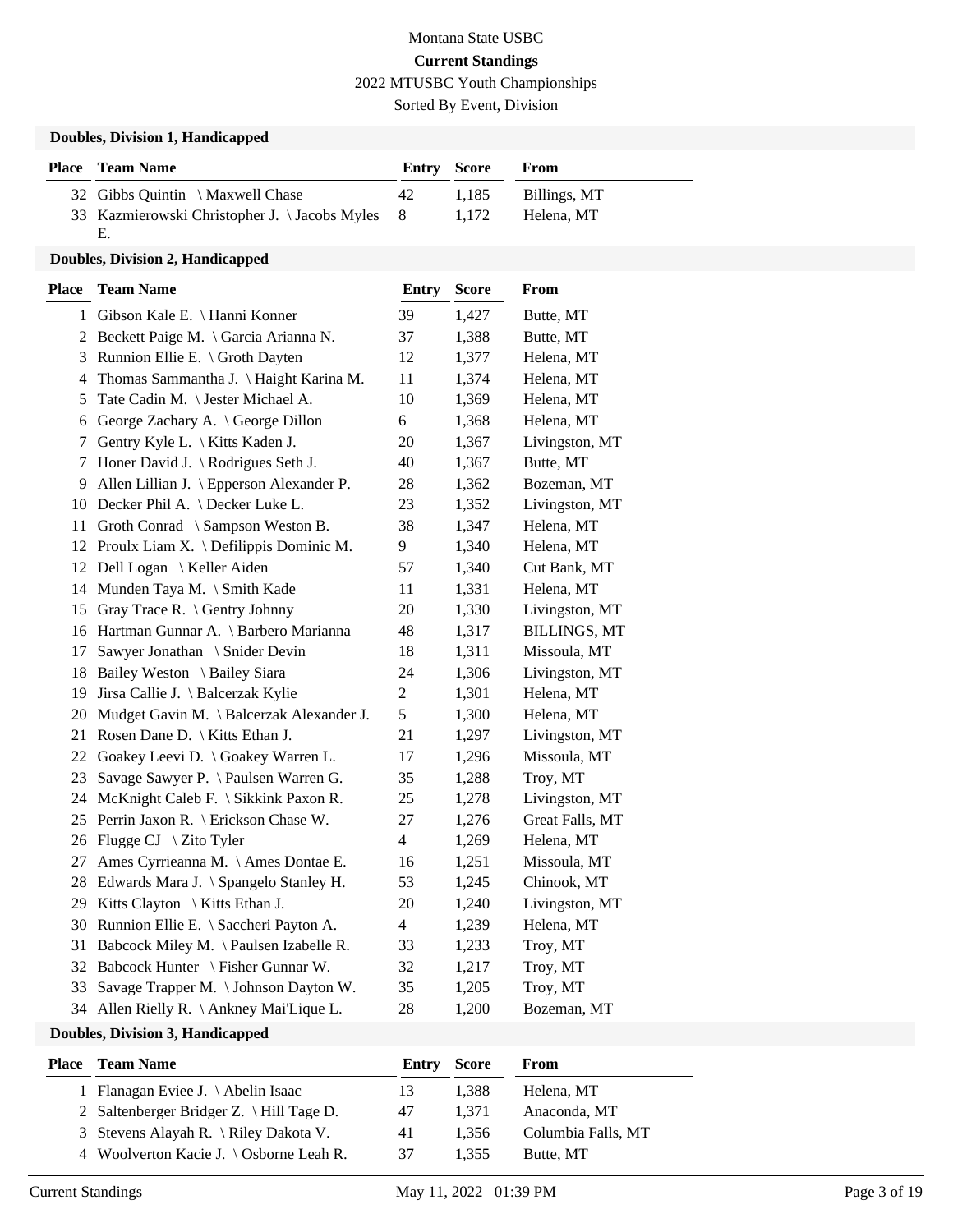Sorted By Event, Division

### **Doubles, Division 3, Handicapped**

| <b>Place</b> | <b>Team Name</b>                          | Entry | <b>Score</b> | From         |
|--------------|-------------------------------------------|-------|--------------|--------------|
|              | 5 Stevenson Josie M. \ Stevenson Luke S.  | 30    | 1.353        | Gildford, MT |
| 6.           | Keller Brycen $\setminus$ Keller Aiden    | 56    | 1,335        | Cut Bank, MT |
| 7            | Moses Jade I. \ Moses Katelynn R.         | 50    | 1,329        | Anaconda, MT |
|              | 8 Niemi Makenzie R. \ Cole Kylie R.       | 33    | 1,327        | Troy, MT     |
| 9.           | Salois Kyson L. $\setminus$ Keller Brycen | 55    | 1,320        | Cut Bank, MT |
|              | 10 Maclean Eliza K. \ Keech Abbi          | 2     | 1,311        | Helena, MT   |
|              | 11 Salois Elizebeth \ Dell Logan          | 55    | 1,286        | Cut Bank, MT |
|              | 12 Presnell Shawn \Taylor Matthew         | 55    | 1,276        | Cut Bank, MT |
|              | 13 Hoffer Alexander L. \ Benson James A.  | 10    | 1.246        | Helena, MT   |
|              | 14 Winter Clifford \ Martin Kordel J.     | 15    | 1.242        | Missoula, MT |
|              | 15 Bernhardt Wyatt J. \ Redden Trey M.    | 6     | 1,207        | Helena, MT   |
|              |                                           |       |              |              |

### **Doubles, Division 4, Handicapped**

| Place | <b>Team Name</b>                                      | Entry | <b>Score</b> | From             |
|-------|-------------------------------------------------------|-------|--------------|------------------|
|       | Rhinehart Deforest M. \ Saltenberger Kambree 59<br>Е. |       | 1,489        | Anaconda, MT     |
| 2     | Sawyer Erik M. \ West Adelle                          | 18    | 1,447        | Missoula, MT     |
| 3     | Allgood Brentin J. \ Winfrey Brandon L.               | 24    | 1,437        | Livingston, MT   |
| 4     | Winfrey Griffin A. \Calhoon Mason W.                  | 25    | 1,365        | Livingston, MT   |
| 5.    | Hill Lavon P. $\H$ Hill Kendall R.                    | 54    | 1,363        | Stevensville, MT |
| 6     | Kokkelor Ashton $\{Hudon Kyle\}$                      | 53    | 1,350        | Chinook, MT      |
| 7     | Coleman Kayte A. $\cdot$ Orth Whitley M.              | 1     | 1,316        | Helena, MT       |
|       | Martin Wyatt J. $\setminus$ Winter Sabastian          | 15    | 1,316        | Missoula, MT     |
| 9     | Grundmeier Parker J. \ Flugge Carter J.               | 4     | 1,303        | Helena, MT       |
| 10    | Hitz Wolfgang R. $\setminus$ Basurto Emily M.         | 1     | 1,297        | Helena, MT       |
| 11    | Finley Amanda $\setminus$ Collins Taylyn              | 53    | 1,294        | Chinook, MT      |
| 12    | Jones Kameron I. \ Saltenberger Kambree E.            | 45    | 1,283        | Anaconda, MT     |
| 13    | Rae Chrysantha M. \ Maclean Coen C.                   | 7     | 1,258        | Helena, MT       |
|       |                                                       |       |              |                  |

#### **Singles, Division 1, Handicapped**

| <b>Place</b>  | <b>Team Name</b>            | Entry | <b>Score</b> | From                |
|---------------|-----------------------------|-------|--------------|---------------------|
| 1             | Gibbs Quintin               | 42    | 871          | Billings, MT        |
| $\mathcal{L}$ | Zavarelli Giovanni J.       | 62    | 785          | Billings, MT        |
| 3             | Shogren Mason W.            | 39    | 759          | Butte, MT           |
| 4             | Nohl Izacrath F.            | 22    | 747          | Livingston, MT      |
| 5             | Kazmierowski Christopher J. | 8     | 722          | Helena, MT          |
| 6             | Clack Christian C.          | 12    | 720          | Helena, MT          |
| 7             | Petersen Rory K.            | 14    | 712          | Helena, MT          |
| 8             | Ingraham Skyler M.          | 14    | 710          | Helena, MT          |
| 9             | Nelson Teegan D.            | 19    | 709          | Missoula, MT        |
| 9             | Pierce Nick L.              | 29    | 709          | <b>HAMILTON, MT</b> |
| 11            | Day Payton                  | 48    | 702          | <b>BILLINGS, MT</b> |
| 12            | Sampson Carter              | 51    | 701          | Anaconda, MT        |
| 13            | <b>Smith Kade</b>           | 11    | 699          | Helena, MT          |
| 14            | Groth Dayten                | 12    | 697          | Helena, MT          |
| 15            | Defilippis Dominic M.       | 9     | 696          | Helena, MT          |
| 16            | <b>Selzler Carson</b>       | 29    | 694          | HAMILTON, MT        |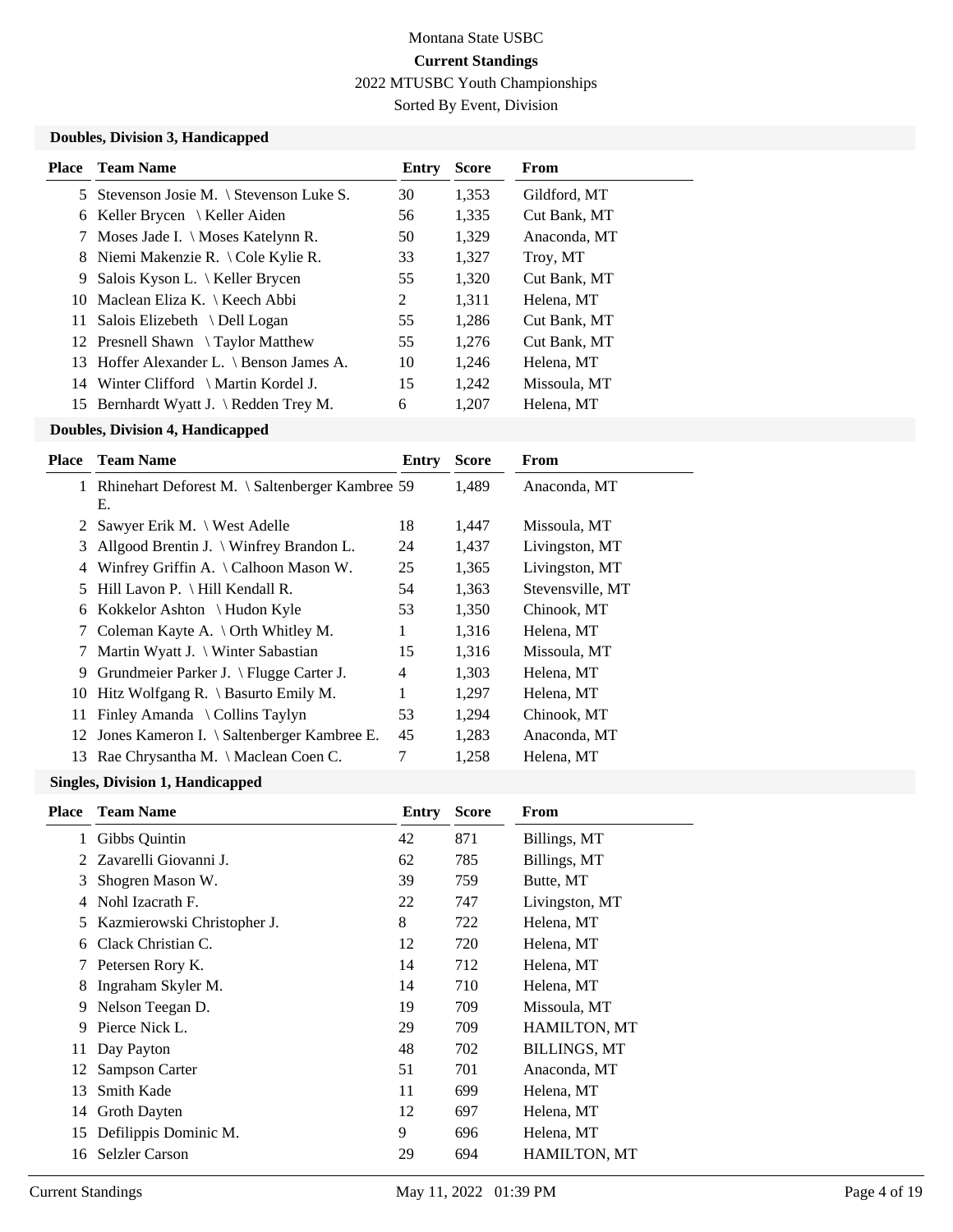Sorted By Event, Division

### **Singles, Division 1, Handicapped**

| <b>Place</b> | <b>Team Name</b>           | <b>Entry</b> | <b>Score</b> | From                |
|--------------|----------------------------|--------------|--------------|---------------------|
| 17           | Balcerzak Alexander J.     | 5            | 693          | Helena, MT          |
| 18           | Evans Landen C.            | 48           | 691          | <b>BILLINGS, MT</b> |
| 19           | Finley Ian J.              | 41           | 690          | Columbia Falls, MT  |
| 19           | Decker Luke L.             | 23           | 690          | Livingston, MT      |
| 21           | Martinich Acen A.          | 31           | 685          | Butte, MT           |
| 22           | Farrar Kellen R.           | 17           | 683          | Missoula, MT        |
|              | 22 Ruskauff Colton C.      | 29           | 683          | HAMILTON, MT        |
| 22           | Olsen Kitar O.             | 41           | 683          | Columbia Falls, MT  |
| 25           | Grundhauser Arianna E.     | 36           | 682          | Butte, MT           |
| 26           | Erickson Chase W.          | 27           | 680          | Great Falls, MT     |
| 26           | <b>Hibbert Bryson</b>      | 39           | 680          | Butte, MT           |
| 28           | Snider Devin               | 18           | 675          | Missoula, MT        |
| 29           | Dupler Nathan              | 9            | 672          | Helena, MT          |
| 30           | Wilson Jacob R.            | 16           | 670          | Missoula, MT        |
| 31           | <b>Bruner Madison</b>      | 27           | 668          | Great Falls, MT     |
| 32           | McMullan Jacqualyn M.      | 55           | 666          | Cut Bank, MT        |
| 33           | Sampson Colin W.           | 51           | 662          | Anaconda, MT        |
| 34           | Spangelo Stanley H.        | 53           | 661          | Chinook, MT         |
| 35           | Kitts Ethan J.             | 21           | 656          | Livingston, MT      |
| 36           | Wiseley David C.           | 19           | 652          | Missoula, MT        |
| 37           | Gelling-Kindt Brooklinn R. | 31           | 651          | Butte, MT           |
| 38           | <b>Heard Caleb</b>         | 40           | 643          | Butte, MT           |
| 38           | Rector Kyler J.            | 40           | 643          | Butte, MT           |
| 40           | Martin Jace D.             | 16           | 640          | Missoula, MT        |
| 41           | Hess Taylor                | 13           | 636          | Helena, MT          |
| 41           | Danielson Lexxy M.         | 36           | 636          | Butte, MT           |
| 43           | Kitts Kaden J.             | 20           | 632          | Livingston, MT      |
| 44           | Morales-Brown Adelle       | 19           | 630          | Missoula, MT        |
| 44           | Keller Sydney A.           | 36           | 630          | Butte, MT           |
| 46           | Balcerzak Jacob T.         | 5            | 628          | Helena, MT          |
| 47           | Hawk Michael 'Q'           | 44           | 625          | Billings, MT        |
| 48           | <b>Guidry Elliot</b>       | 44           | 624          | Billings, MT        |
| 49           | Gallagher Jeremy D.        | 55           | 610          | Cut Bank, MT        |
| 50           | Fode Charles A.            | 46           | 605          | Anaconda, MT        |
| 51           | Jacobs Myles E.            | $8\,$        | 604          | Helena, MT          |
| 52           | <b>Hess Hailey</b>         | 13           | 594          | Helena, MT          |
| 53           | Bomar Christian J.         | 3            | 586          | Helena, MT          |
| 54           | Paulsen Warren G.          | 35           | 584          | Troy, MT            |
| 55           | Strobel Brek B.            | 44           | 573          | Billings, MT        |
| 56           | Bunk Hope E.               | 62           | 572          | Billings, MT        |
| 57           | Maxwell Chase              | 42           | 571          | Billings, MT        |
| 58           | Gentry Andrew L.           | 20           | 569          | Livingston, MT      |
| 59           | Hopkins Kaleb M.           | 5            | 567          | Helena, MT          |
| 60           | Beckham Kaden S.           | 17           | 566          | Missoula, MT        |
| 61           | Honer David J.             | 40           | 560          | Butte, MT           |
| 62           | Johnson Dayton W.          | 35           | 550          | Troy, MT            |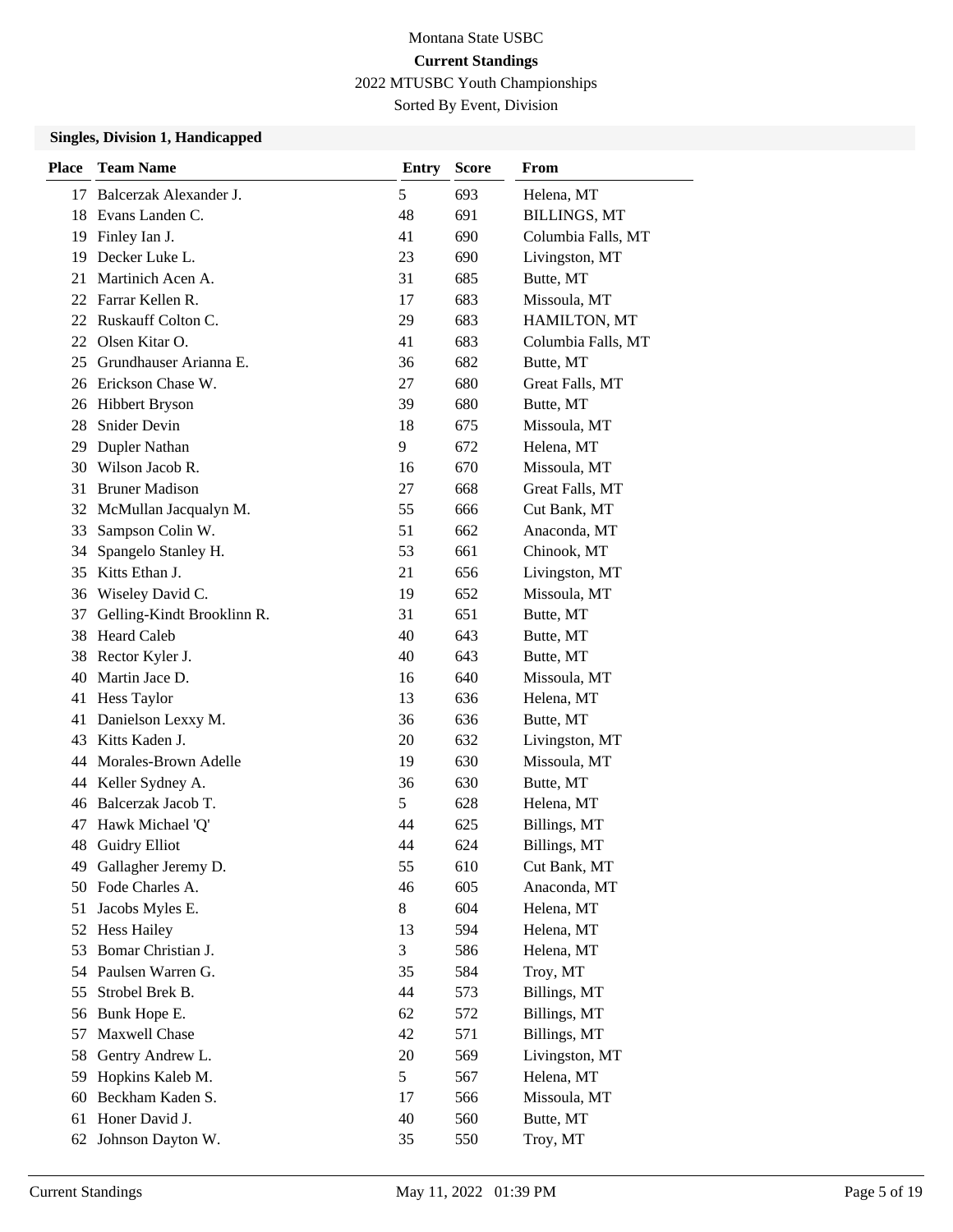Sorted By Event, Division

### **Singles, Division 1, Handicapped**

| <b>Place</b> Team Name      | Entry Score |     | From                |
|-----------------------------|-------------|-----|---------------------|
| 63 Richards Doyle Dallas H. | 26          | 538 | Butte, MT           |
| 64 Houser Donovan M.        | 29          | 510 | <b>HAMILTON, MT</b> |
|                             |             |     |                     |

### **Singles, Division 2, Handicapped**

| Place | <b>Team Name</b>      | <b>Entry</b>   | <b>Score</b> | From                |
|-------|-----------------------|----------------|--------------|---------------------|
| 1     | Moses Jade I.         | 50             | 733          | Anaconda, MT        |
| 2     | Edwards Mara J.       | 53             | 730          | Chinook, MT         |
| 3     | Almendinger Rylee M.  | 12             | 724          | Helena, MT          |
| 4     | Gentry Johnny         | 20             | 723          | Livingston, MT      |
| 5     | Dell Logan            | 57             | 715          | Cut Bank, MT        |
| 6     | Moses Anthony (AJ) J. | 46             | 710          | Anaconda, MT        |
| 7     | Hanni Konner          | 39             | 688          | Butte, MT           |
| 8     | Zito Tyler            | $\overline{4}$ | 686          | Helena, MT          |
| 8     | Savage Sawyer P.      | 35             | 686          | Troy, MT            |
| 10    | Hill Tage D.          | 47             | 685          | Anaconda, MT        |
| 11    | Ames Dontae E.        | 16             | 681          | Missoula, MT        |
| 12    | Epperson Alexander P. | 28             | 678          | Bozeman, MT         |
| 13    | Garcia Arianna N.     | 37             | 676          | Butte, MT           |
| 14    | Tate Cadin M.         | 10             | 672          | Helena, MT          |
| 14    | Paulsen Izabelle R.   | 33             | 672          | Troy, MT            |
| 16    | Dupler Lucas          | 9              | 671          | Helena, MT          |
| 17    | Kendall Wesley J.     | 26             | 667          | Butte, MT           |
| 18    | Evjen Sydney N.       | 19             | 666          | Missoula, MT        |
| 19    | Hartman Gunnar A.     | 48             | 663          | <b>BILLINGS, MT</b> |
| 20    | Saccheri Payton A.    | 4              | 658          | Helena, MT          |
| 21    | Barbero Marianna      | 48             | 648          | <b>BILLINGS, MT</b> |
| 22    | Babcock Miley M.      | 33             | 646          | Troy, MT            |
| 23    | <b>Bice Haylee</b>    | 27             | 645          | Great Falls, MT     |
| 24    | Gibson Kale E.        | 39             | 642          | Butte, MT           |
| 25    | Stevenson Luke S.     | 30             | 638          | Gildford, MT        |
|       | 26 Goakey Warren L.   | 17             | 636          | Missoula, MT        |
| 27    | Flanagan Haile R.     | 8              | 635          | Helena, MT          |
| 28    | <b>Kitts Clayton</b>  | 20             | 633          | Livingston, MT      |
| 29    | Garrett Taylor M.     | 36             | 632          | Butte, MT           |
| 30    | Ames Cyrrieanna M.    | 16             | 631          | Missoula, MT        |
| 31    | Cole Kylie R.         | 33             | 628          | Troy, MT            |
| 32    | Riley Dakota V.       | 41             | 627          | Columbia Falls, MT  |
| 33    | <b>Bailey Weston</b>  | 24             | 626          | Livingston, MT      |
| 34    | Savage Trapper M.     | 35             | 625          | Troy, MT            |
| 34    | Balcerzak Kylie       | $\overline{2}$ | 625          | Helena, MT          |
| 36    | Gentry Kyle L.        | 20             | 616          | Livingston, MT      |
| 37    | Sampson Weston B.     | 38             | 615          | Helena, MT          |
| 38    | George Dillon         | 6              | 614          | Helena, MT          |
| 39    | Thomas Sammantha J.   | 11             | 610          | Helena, MT          |
| 40    | Jester Michael A.     | 10             | 602          | Helena, MT          |
| 41    | Haight Karina M.      | 11             | 600          | Helena, MT          |
| 42    | Martin Kordel J.      | 15             | 596          | Missoula, MT        |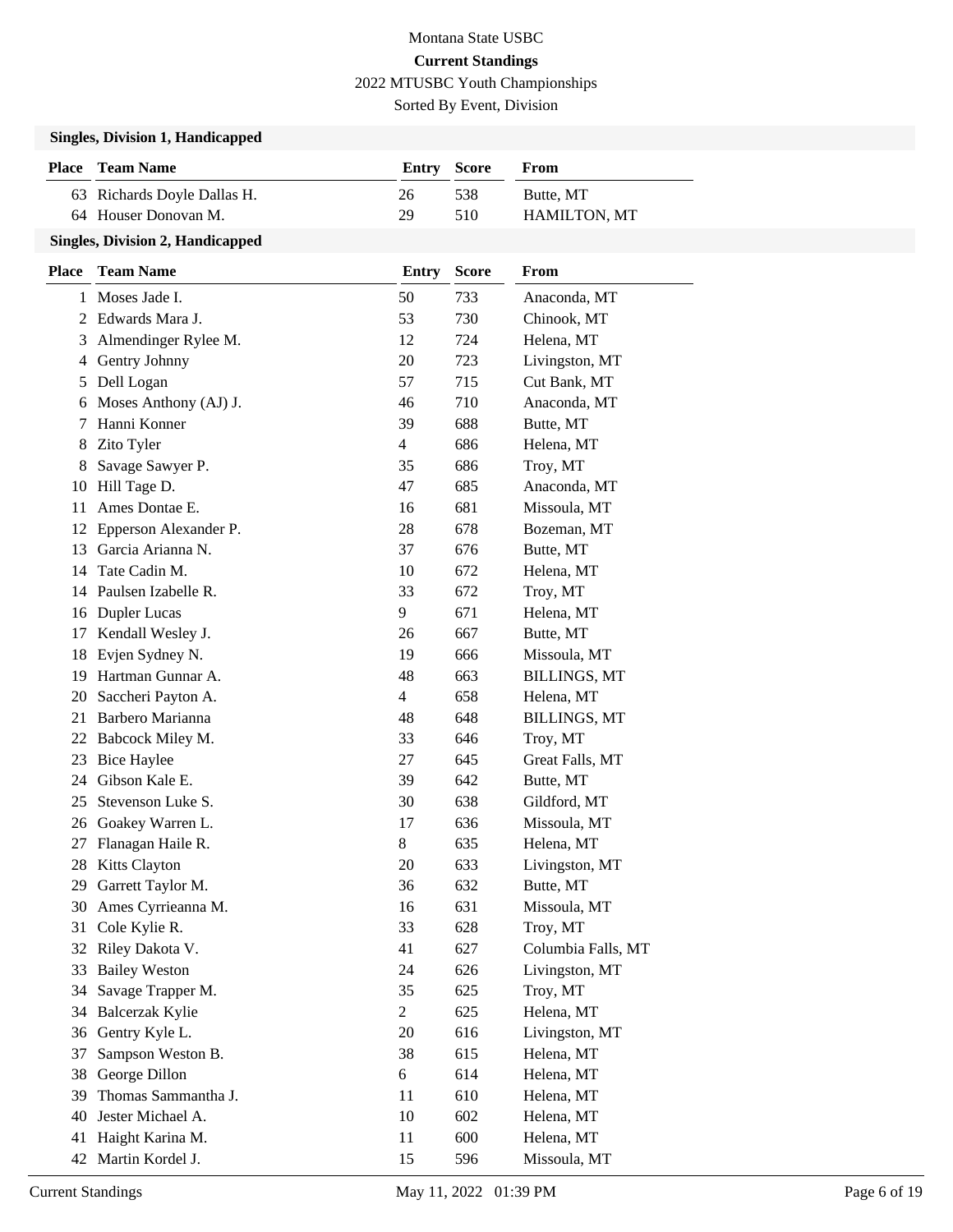Sorted By Event, Division

### **Singles, Division 2, Handicapped**

| Place | <b>Team Name</b>       | Entry | <b>Score</b> | From           |
|-------|------------------------|-------|--------------|----------------|
|       | 42 Goakey Leevi D.     | 17    | 596          | Missoula, MT   |
|       | 44 Ankney Mai'Lique L. | 28    | 588          | Bozeman, MT    |
|       | 45 Flugge CJ           | 4     | 580          | Helena, MT     |
|       | 46 Sikkink Paxon R.    | 25    | 570          | Livingston, MT |
| 47    | Abelin Isaac           | 13    | 568          | Helena, MT     |
|       | 48 Fisher Gunnar W.    | 32    | 557          | Troy, MT       |

#### **Singles, Division 3, Handicapped**

| <b>Place</b> | <b>Team Name</b>        | <b>Entry</b>   | <b>Score</b> | From               |
|--------------|-------------------------|----------------|--------------|--------------------|
| 1            | Allen Rielly R.         | 28             | 715          | Bozeman, MT        |
| 2            | Salois Kyson L.         | 55             | 714          | Cut Bank, MT       |
| 3            | Stevens Alayah R.       | 41             | 709          | Columbia Falls, MT |
| 4            | George Zachary A.       | 6              | 708          | Helena, MT         |
| 5            | Flugge Carter J.        | 4              | 707          | Helena, MT         |
| 6            | Munden Taya M.          | 11             | 702          | Helena, MT         |
| 7            | Benson James A.         | 10             | 699          | Helena, MT         |
| 8            | Saltenberger Bridger Z. | 47             | 687          | Anaconda, MT       |
| 9            | Osborne Leah R.         | 37             | 684          | Butte, MT          |
| 10           | Runnion Ellie E.        | $\overline{4}$ | 683          | Helena, MT         |
| 11           | Stevenson Josie M.      | 30             | 680          | Gildford, MT       |
| 12           | Martin Wyatt J.         | 15             | 679          | Missoula, MT       |
| 12           | Gray Trace R.           | 20             | 679          | Livingston, MT     |
| 14           | Woolverton Kacie J.     | 37             | 674          | Butte, MT          |
| 15           | Rodrigues Seth J.       | 40             | 672          | Butte, MT          |
| 15           | Keller Aiden            | 56             | 672          | Cut Bank, MT       |
| 17           | Winter Clifford         | 15             | 666          | Missoula, MT       |
| 18           | Rosen Dane D.           | 21             | 665          | Livingston, MT     |
| 19           | Keech Abbi              | $\mathfrak{2}$ | 662          | Helena, MT         |
| 20           | Mudget Gavin M.         | 5              | 656          | Helena, MT         |
| 20           | Jirsa Callie J.         | $\overline{c}$ | 656          | Helena, MT         |
| 22           | Allen Lillian J.        | 28             | 654          | Bozeman, MT        |
| 23           | <b>Bailey Siara</b>     | 24             | 653          | Livingston, MT     |
| 24           | Decker Phil A.          | 23             | 652          | Livingston, MT     |
| 25           | Maclean Eliza K.        | $\overline{c}$ | 650          | Helena, MT         |
| 25           | Maclean Coen C.         | 7              | 650          | Helena, MT         |
| 27           | Sawyer Jonathan         | 18             | 643          | Missoula, MT       |
| 28           | Allgood Brentin J.      | 24             | 638          | Livingston, MT     |
| 29           | Groth Conrad            | 38             | 635          | Helena, MT         |
| 30           | Bernhardt Wyatt J.      | 6              | 633          | Helena, MT         |
| 31           | Orth Whitley M.         | $\mathbf{1}$   | 631          | Helena, MT         |
| 32           | Beckett Paige M.        | 37             | 626          | Butte, MT          |
|              | 33 Hoffer Alexander L.  | 10             | 620          | Helena, MT         |
|              | 34 Presnell Shawn       | 55             | 619          | Cut Bank, MT       |
| 35           | McKnight Caleb F.       | 25             | 610          | Livingston, MT     |
| 36           | Redden Trey M.          | 6              | 596          | Helena, MT         |
| 37           | Keller Brycen           | 56             | 583          | Cut Bank, MT       |
| 38           | <b>Babcock Hunter</b>   | 32             | 555          | Troy, MT           |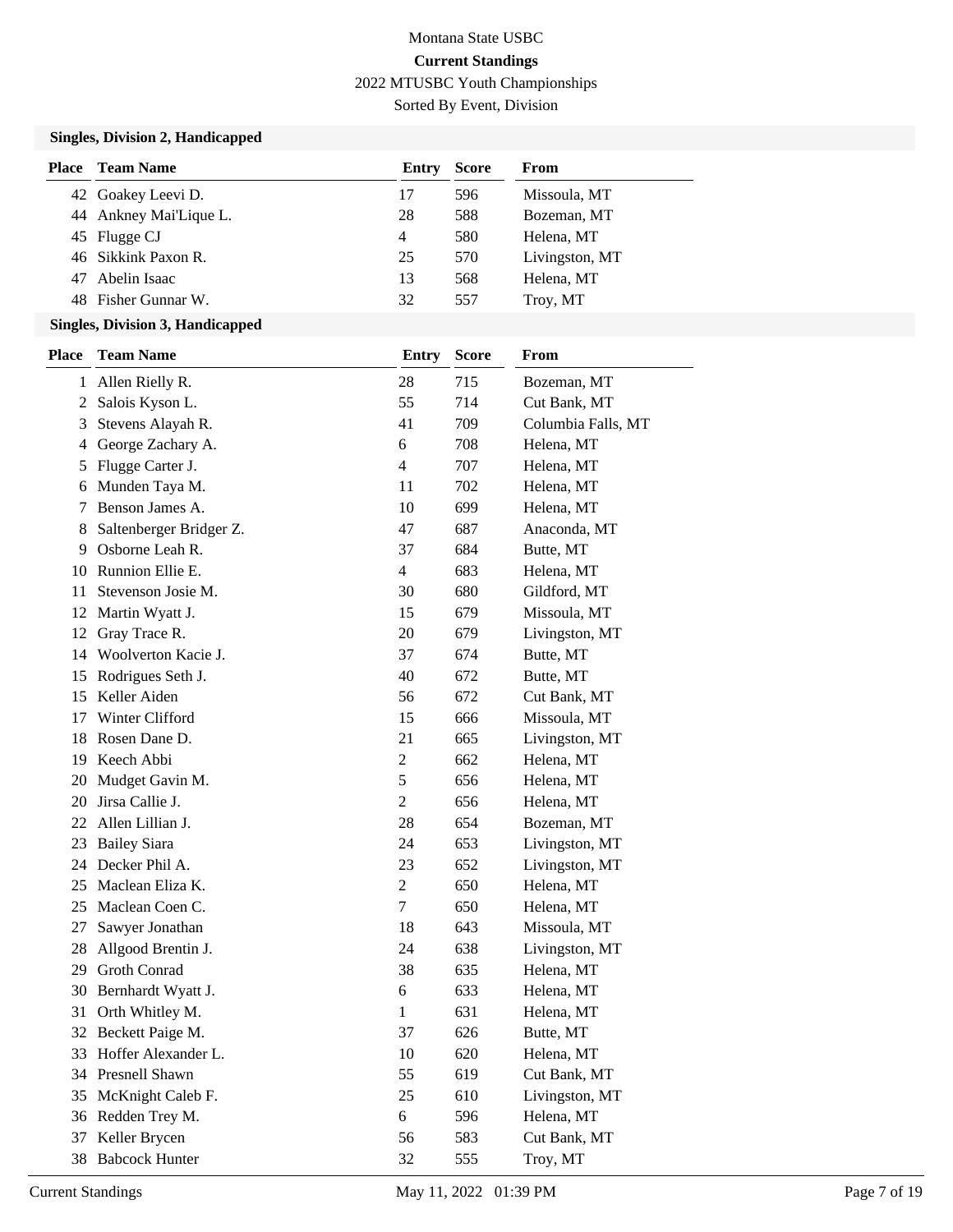Sorted By Event, Division

### **Singles, Division 4, Handicapped**

| <b>Place</b> | <b>Team Name</b>        | <b>Entry</b>   | <b>Score</b> | From             |
|--------------|-------------------------|----------------|--------------|------------------|
| 1            | Winfrey Brandon L.      | 24             | 745          | Livingston, MT   |
| 2            | Winfrey Griffin A.      | 25             | 739          | Livingston, MT   |
| 3            | Hill Lavon P.           | 54             | 728          | Stevensville, MT |
| 4            | Rhinehart Deforest M.   | 59             | 727          | Anaconda, MT     |
| 5            | Sawyer Erik M.          | 18             | 716          | Missoula, MT     |
| 6            | Niemi Makenzie R.       | 33             | 714          | Troy, MT         |
| 7            | Coleman Kayte A.        | 1              | 713          | Helena, MT       |
| 8            | Saltenberger Kambree E. | 45             | 704          | Anaconda, MT     |
| 9            | Perrin Jaxon R.         | 27             | 700          | Great Falls, MT  |
| 10           | Collins Taylyn          | 53             | 699          | Chinook, MT      |
| 11           | Rae Chrysantha M.       | 7              | 694          | Helena, MT       |
| 12           | Flanagan Eviee J.       | 13             | 692          | Helena, MT       |
| 13           | Hill Kendall R.         | 54             | 680          | Stevensville, MT |
| 14           | Kokkelor Ashton         | 53             | 675          | Chinook, MT      |
| 15           | Winter Sabastian        | 15             | 670          | Missoula, MT     |
| 16           | Salois Elizebeth        | 55             | 668          | Cut Bank, MT     |
| 17           | Calhoon Mason W.        | 25             | 666          | Livingston, MT   |
| 18           | Moses Katelynn R.       | 50             | 661          | Anaconda, MT     |
| 19           | Hitz Wolfgang R.        | 1              | 658          | Helena, MT       |
| 19           | Hudon Kyle              | 53             | 658          | Chinook, MT      |
| 21           | Basurto Emily M.        | 1              | 656          | Helena, MT       |
| 22           | Proulx Liam X.          | 9              | 651          | Helena, MT       |
| 23           | Grundmeier Parker J.    | $\overline{4}$ | 632          | Helena, MT       |
| 24           | <b>West Adelle</b>      | 18             | 624          | Missoula, MT     |
| 25           | Finley Amanda           | 53             | 607          | Chinook, MT      |
| 26           | Jones Kameron I.        | 45             | 600          | Anaconda, MT     |
| 27           | <b>Taylor Matthew</b>   | 55             | 596          | Cut Bank, MT     |

### **All Events, Division 1 Handicap, Handicapped**

| <b>Place</b> | <b>Team Name</b>      | Entry | <b>Score</b> | From                |
|--------------|-----------------------|-------|--------------|---------------------|
| 1            | Clack Christian C.    | 12    | 2,218        | Helena, MT          |
|              | Pierce Nick L.        | 29    | 2,218        | <b>HAMILTON, MT</b> |
| 3            | Wiseley David C.      | 19    | 2,178        | Missoula, MT        |
| 4            | Evans Landen C.       | 48    | 2,176        | <b>BILLINGS, MT</b> |
| 5            | <b>Selzler Carson</b> | 29    | 2,171        | HAMILTON, MT        |
| 6            | Zavarelli Giovanni J. | 44    | 2,135        | Billings, MT        |
| 6            | Gallagher Jeremy D.   | 55    | 2,135        | Cut Bank, MT        |
| 8            | Shogren Mason W.      | 39    | 2,102        | Butte, MT           |
| 9            | Nelson Teegan D.      | 19    | 2,092        | Missoula, MT        |
| 10           | Groth Dayten          | 13    | 2,088        | Helena, MT          |
| 11           | <b>Bruner Madison</b> | 27    | 2,087        | Great Falls, MT     |
| 12           | Ruskauff Colton C.    | 29    | 2,084        | <b>HAMILTON, MT</b> |
| 13           | Kitts Kaden J.        | 20    | 2,077        | Livingston, MT      |
| 14           | Sampson Carter        | 51    | 2,058        | Anaconda, MT        |
| 15           | Wilson Jacob R.       | 16    | 2,048        | Missoula, MT        |
| 16           | <b>Hibbert Bryson</b> | 39    | 2,045        | Butte, MT           |
| 17           | Decker Luke L.        | 23    | 2,041        | Livingston, MT      |
|              |                       |       |              |                     |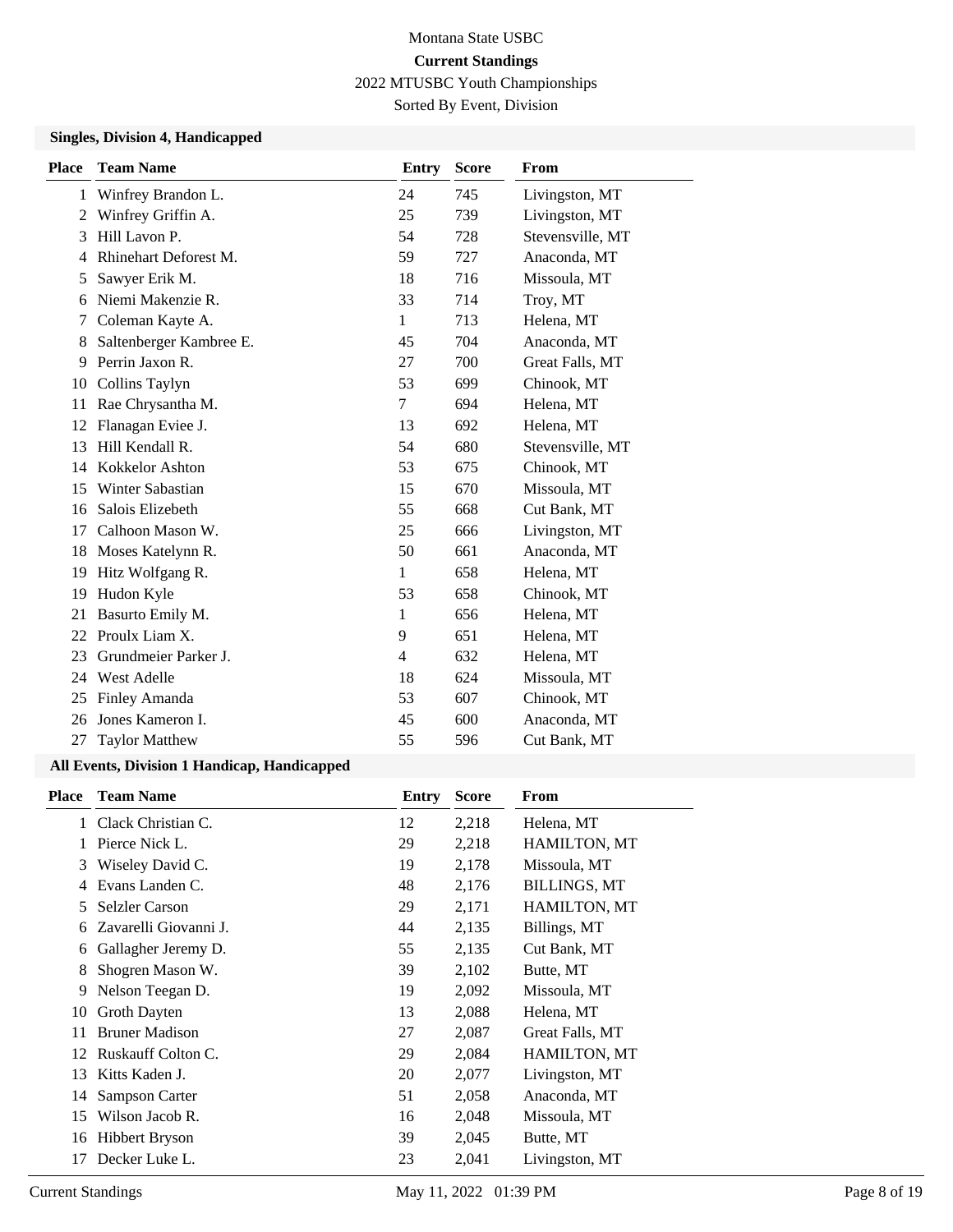Sorted By Event, Division

### **All Events, Division 1 Handicap, Handicapped**

| <b>Place</b> | <b>Team Name</b>            | <b>Entry</b> | <b>Score</b> | From                |
|--------------|-----------------------------|--------------|--------------|---------------------|
| 18           | Dupler Nathan               | 9            | 2,040        | Helena, MT          |
| 19           | Finley Ian J.               | 41           | 2,039        | Columbia Falls, MT  |
| 20           | Nohl Izacrath F.            | 22           | 2,029        | Livingston, MT      |
| 21           | Keller Sydney A.            | 36           | 2,018        | Butte, MT           |
| 22           | Ingraham Skyler M.          | 3            | 2,016        | Helena, MT          |
| 22           | Kazmierowski Christopher J. | 8            | 2,016        | Helena, MT          |
| 24           | Hawk Michael 'Q'            | 44           | 2,010        | Billings, MT        |
| 25           | <b>Guidry Elliot</b>        | 44           | 2,001        | Billings, MT        |
| 26           | Farrar Kellen R.            | 17           | 1,997        | Missoula, MT        |
| 27           | Balcerzak Alexander J.      | 5            | 1,993        | Helena, MT          |
| 27           | Smith Kade                  | 11           | 1,993        | Helena, MT          |
| 27           | Spangelo Stanley H.         | 53           | 1,993        | Chinook, MT         |
| 30           | Honer David J.              | 40           | 1,989        | Butte, MT           |
| 31           | Defilippis Dominic M.       | 9            | 1,986        | Helena, MT          |
|              | 32 McMullan Jacqualyn M.    | 55           | 1,982        | Cut Bank, MT        |
| 33           | Fode Charles A.             | 46           | 1,955        | Anaconda, MT        |
| 34           | Kitts Ethan J.              | 20           | 1,953        | Livingston, MT      |
| 35           | Gelling-Kindt Brooklinn R.  | 31           | 1,939        | Butte, MT           |
| 36           | Gentry Andrew L.            | 20           | 1,937        | Livingston, MT      |
| 37           | Strobel Brek B.             | 44           | 1,936        | Billings, MT        |
| 38           | Grundhauser Arianna E.      | 36           | 1,932        | Butte, MT           |
| 39           | Olsen Kitar O.              | 41           | 1,930        | Columbia Falls, MT  |
| 40           | Hopkins Kaleb M.            | 5            | 1,919        | Helena, MT          |
| 41           | Petersen Rory K.            | $8\,$        | 1,914        | Helena, MT          |
| 42           | Sampson Colin W.            | 51           | 1,900        | Anaconda, MT        |
| 43           | Erickson Chase W.           | 27           | 1,891        | Great Falls, MT     |
| 44           | Danielson Lexxy M.          | 36           | 1,881        | Butte, MT           |
| 45           | Morales-Brown Adelle        | 19           | 1,871        | Missoula, MT        |
| 46           | Martinich Acen A.           | 31           | 1,861        | Butte, MT           |
| 47           | Paulsen Warren G.           | 32           | 1,858        | Troy, MT            |
| 48           | Day Payton                  | 48           | 1,855        | <b>BILLINGS, MT</b> |
| 49           | Snider Devin                | 18           | 1,847        | Missoula, MT        |
|              | 50 Hess Taylor              | 13           | 1,844        | Helena, MT          |
| 51           | Balcerzak Jacob T.          | 5            | 1,834        | Helena, MT          |
|              | 52 Beckham Kaden S.         | 17           | 1,832        | Missoula, MT        |
| 53           | <b>Hess Hailey</b>          | 13           | 1,819        | Helena, MT          |
| 54           | Houser Donovan M.           | 29           | 1,814        | HAMILTON, MT        |
| 55           | Rector Kyler J.             | 26           | 1,806        | Butte, MT           |
|              | 56 Heard Caleb              | 26           | 1,801        | Butte, MT           |
| 57           | Johnson Dayton W.           | 35           | 1,787        | Troy, MT            |
| 58           | Jacobs Myles E.             | 8            | 1,770        | Helena, MT          |
| 59           | Martin Jace D.              | 16           | 1,762        | Missoula, MT        |
| 60           | Bomar Christian J.          | 3            | 1,721        | Helena, MT          |
| 61           | Richards Doyle Dallas H.    | 26           | 1,712        | Butte, MT           |
| 62           | Gibbs Quintin               | 42           | 1,526        | Billings, MT        |
| 63           | Bunk Hope E.                | 62           | 1,207        | Billings, MT        |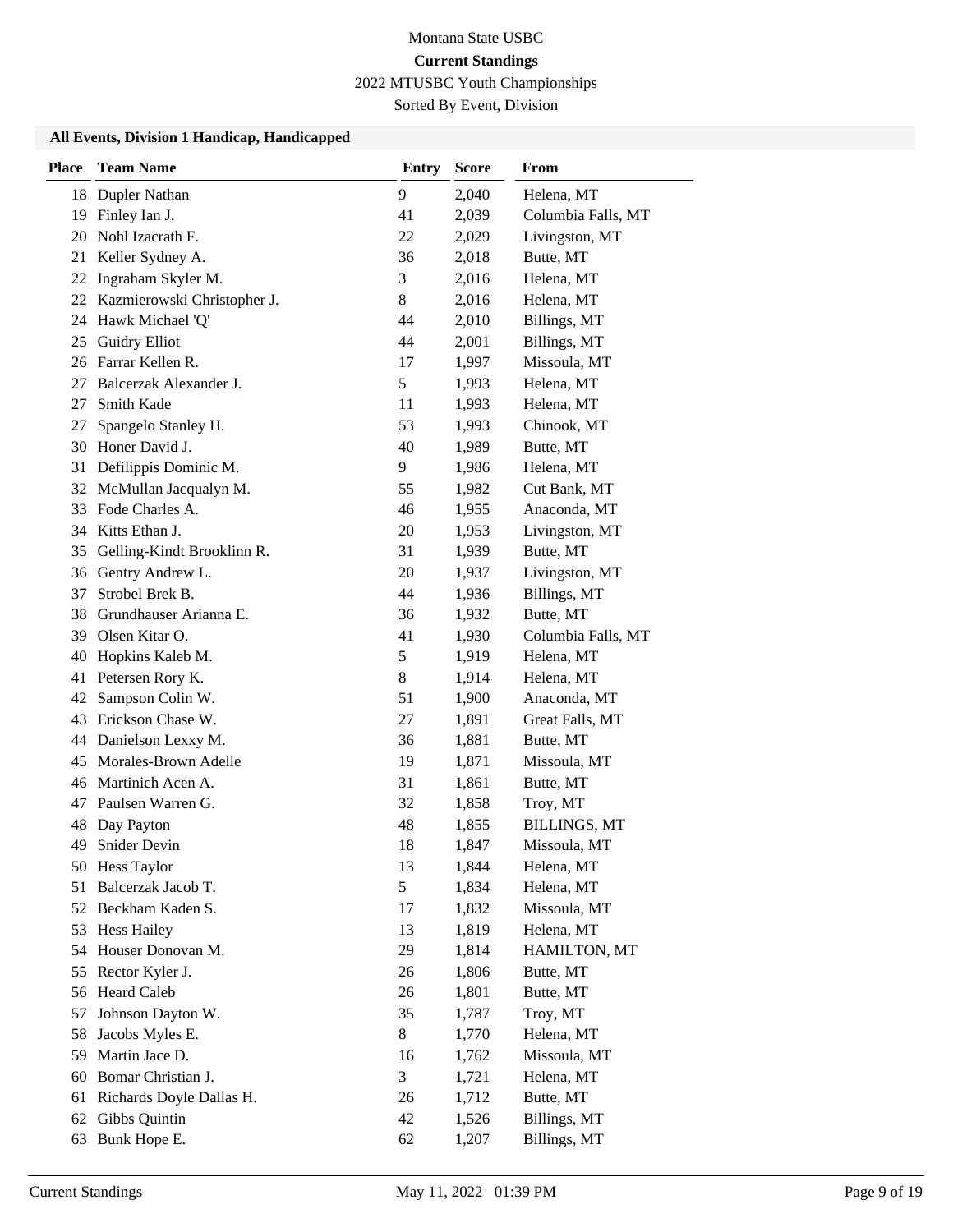Sorted By Event, Division

### **All Events, Division 1 Handicap, Handicapped**

| <b>Place</b> Team Name    | <b>Entry Score</b> |       | From         |
|---------------------------|--------------------|-------|--------------|
| 64 Maxwell Chase          | 42                 | 1.101 | Billings, MT |
| 65 Lubick Chase H.        | 31                 | 745   | Butte, MT    |
| 66 Saltenberger Bryant S. | 52                 | 677   | Anaconda, MT |

#### **All Events, Division 1 Scratch, Scratch**

| Place | <b>Team Name</b>            | <b>Entry</b> | <b>Score</b> | From                |
|-------|-----------------------------|--------------|--------------|---------------------|
|       | 1 Pierce Nick L.            | 29           | 2,017        | HAMILTON, MT        |
| 2     | Gallagher Jeremy D.         | 55           | 1,910        | Cut Bank, MT        |
| 3     | Zavarelli Giovanni J.       | 44           | 1,838        | Billings, MT        |
| 4     | Strobel Brek B.             | 44           | 1,807        | Billings, MT        |
| 5     | Hawk Michael 'Q'            | 44           | 1,800        | Billings, MT        |
| 6     | Clack Christian C.          | 12           | 1,798        | Helena, MT          |
| 7     | Wiseley David C.            | 19           | 1,791        | Missoula, MT        |
| 8     | Ruskauff Colton C.          | 29           | 1,730        | HAMILTON, MT        |
| 9     | Decker Luke L.              | 23           | 1,678        | Livingston, MT      |
| 10    | <b>Selzler Carson</b>       | 29           | 1,646        | HAMILTON, MT        |
| 11    | Evans Landen C.             | 48           | 1,627        | <b>BILLINGS, MT</b> |
| 12    | Groth Dayten                | 13           | 1,602        | Helena, MT          |
| 13    | Erickson Chase W.           | 27           | 1,594        | Great Falls, MT     |
| 14    | Dupler Nathan               | 9            | 1,572        | Helena, MT          |
| 15    | Wilson Jacob R.             | 16           | 1,571        | Missoula, MT        |
| 16    | Nohl Izacrath F.            | 22           | 1,561        | Livingston, MT      |
| 17    | McMullan Jacqualyn M.       | 55           | 1,529        | Cut Bank, MT        |
| 18    | Jacobs Myles E.             | 8            | 1,512        | Helena, MT          |
| 19    | Kitts Kaden J.              | 20           | 1,510        | Livingston, MT      |
| 20    | Smith Kade                  | 11           | 1,507        | Helena, MT          |
| 21    | Keller Sydney A.            | 36           | 1,493        | Butte, MT           |
| 22    | <b>Guidry Elliot</b>        | 44           | 1,485        | Billings, MT        |
| 23    | Hopkins Kaleb M.            | 5            | 1,484        | Helena, MT          |
| 24    | Kazmierowski Christopher J. | 8            | 1,482        | Helena, MT          |
|       | 25 Petersen Rory K.         | 8            | 1,470        | Helena, MT          |
| 26    | Nelson Teegan D.            | 19           | 1,462        | Missoula, MT        |
| 27    | Balcerzak Alexander J.      | 5            | 1,459        | Helena, MT          |
| 28    | Honer David J.              | 40           | 1,449        | Butte, MT           |
| 29    | Ingraham Skyler M.          | 3            | 1,443        | Helena, MT          |
| 30    | <b>Hibbert Bryson</b>       | 39           | 1,439        | Butte, MT           |
| 31    | Gelling-Kindt Brooklinn R.  | 31           | 1,438        | Butte, MT           |
|       | 32 Defilippis Dominic M.    | 9            | 1,428        | Helena, MT          |
| 32    | <b>Sampson Carter</b>       | 51           | 1,428        | Anaconda, MT        |
| 34    | Shogren Mason W.            | 39           | 1,424        | Butte, MT           |
| 35    | <b>Bruner Madison</b>       | 27           | 1,415        | Great Falls, MT     |
| 36    | Balcerzak Jacob T.          | 5            | 1,390        | Helena, MT          |
| 36    | Sampson Colin W.            | 51           | 1,390        | Anaconda, MT        |
| 38    | Gentry Andrew L.            | 20           | 1,388        | Livingston, MT      |
| 39    | Finley Ian J.               | 41           | 1,385        | Columbia Falls, MT  |
| 40    | Spangelo Stanley H.         | 53           | 1,378        | Chinook, MT         |
| 41    | <b>Hess Hailey</b>          | 13           | 1,366        | Helena, MT          |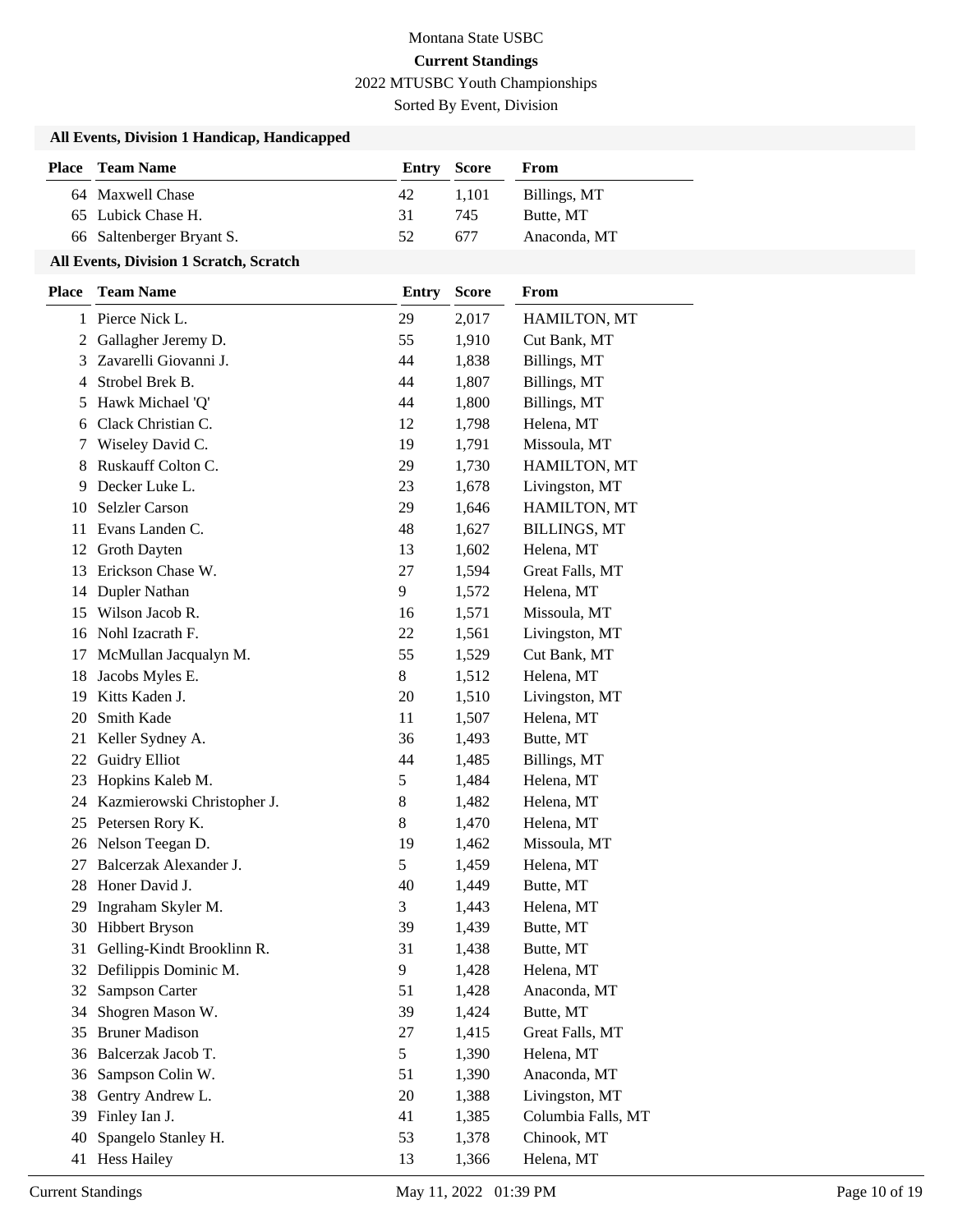Sorted By Event, Division

### **All Events, Division 1 Scratch, Scratch**

| <b>Place</b> | <b>Team Name</b>         | Entry | <b>Score</b> | <b>From</b>         |
|--------------|--------------------------|-------|--------------|---------------------|
|              | 42 Fode Charles A.       | 46    | 1,364        | Anaconda, MT        |
| 43           | Morales-Brown Adelle     | 19    | 1,361        | Missoula, MT        |
| 44           | Danielson Lexxy M.       | 36    | 1,347        | Butte, MT           |
| 45           | Olsen Kitar O.           | 41    | 1,339        | Columbia Falls, MT  |
| 46           | Day Payton               | 48    | 1,330        | <b>BILLINGS, MT</b> |
| 47           | Hess Taylor              | 13    | 1,328        | Helena, MT          |
| 48           | Rector Kyler J.          | 26    | 1,320        | Butte, MT           |
| 49           | Martinich Acen A.        | 31    | 1,312        | Butte, MT           |
| 50           | Farrar Kellen R.         | 17    | 1,310        | Missoula, MT        |
| 51           | Beckham Kaden S.         | 17    | 1,307        | Missoula, MT        |
| 52           | Kitts Ethan J.           | 20    | 1,290        | Livingston, MT      |
| 53           | Grundhauser Arianna E.   | 36    | 1,278        | Butte, MT           |
| 54           | Houser Donovan M.        | 29    | 1,223        | <b>HAMILTON, MT</b> |
| 55           | Paulsen Warren G.        | 32    | 1,210        | Troy, MT            |
| 56           | Gibbs Quintin            | 42    | 1,186        | Billings, MT        |
| 57           | <b>Snider Devin</b>      | 18    | 1,175        | Missoula, MT        |
| 58           | Richards Doyle Dallas H. | 26    | 1,139        | Butte, MT           |
| 58           | Johnson Dayton W.        | 35    | 1,139        | Troy, MT            |
| 60           | <b>Heard Caleb</b>       | 26    | 1,123        | Butte, MT           |
| 61           | Bomar Christian J.       | 3     | 1,115        | Helena, MT          |
| 62           | Martin Jace D.           | 16    | 1,108        | Missoula, MT        |
| 63           | Bunk Hope E.             | 62    | 1,079        | Billings, MT        |
| 64           | <b>Maxwell Chase</b>     | 42    | 891          | Billings, MT        |
| 65           | Lubick Chase H.          | 31    | 559          | Butte, MT           |
| 66           | Saltenberger Bryant S.   | 52    | 488          | Anaconda, MT        |
|              |                          |       |              |                     |

## **All Events, Division 2 Handicap, Handicapped**

| <b>Place</b> | <b>Team Name</b>      | Entry | <b>Score</b> | From                |
|--------------|-----------------------|-------|--------------|---------------------|
| 1            | Gentry Johnny         | 20    | 2,144        | Livingston, MT      |
| 2            | Hanni Konner          | 39    | 2,139        | Butte, MT           |
| 3            | Hill Tage D.          | 47    | 2,081        | Anaconda, MT        |
| 4            | Almendinger Rylee M.  | 12    | 2,079        | Helena, MT          |
| 5            | Epperson Alexander P. | 28    | 2,074        | Bozeman, MT         |
| 6            | Edwards Mara J.       | 53    | 2,073        | Chinook, MT         |
| 7            | Moses Jade I.         | 50    | 2,065        | Anaconda, MT        |
| 8            | Goakey Warren L.      | 17    | 2,057        | Missoula, MT        |
| 9            | Hartman Gunnar A.     | 48    | 2,055        | <b>BILLINGS, MT</b> |
| 10           | <b>Kitts Clayton</b>  | 20    | 2,047        | Livingston, MT      |
| 11           | Kendall Wesley J.     | 26    | 2,041        | Butte, MT           |
| 12           | Jester Michael A.     | 10    | 2,034        | Helena, MT          |
| 13           | Tate Cadin M.         | 10    | 2,010        | Helena, MT          |
| 14           | Savage Sawyer P.      | 35    | 2,008        | Troy, MT            |
| 15           | Garrett Taylor M.     | 36    | 2,001        | Butte, MT           |
| 16           | Evjen Sydney N.       | 19    | 1,982        | Missoula, MT        |
| 17           | Garcia Arianna N.     | 37    | 1,981        | Butte, MT           |
| 18           | Dupler Lucas          | 9     | 1,966        | Helena, MT          |
| 18           | Barbero Marianna      | 48    | 1,966        | <b>BILLINGS, MT</b> |
|              |                       |       |              |                     |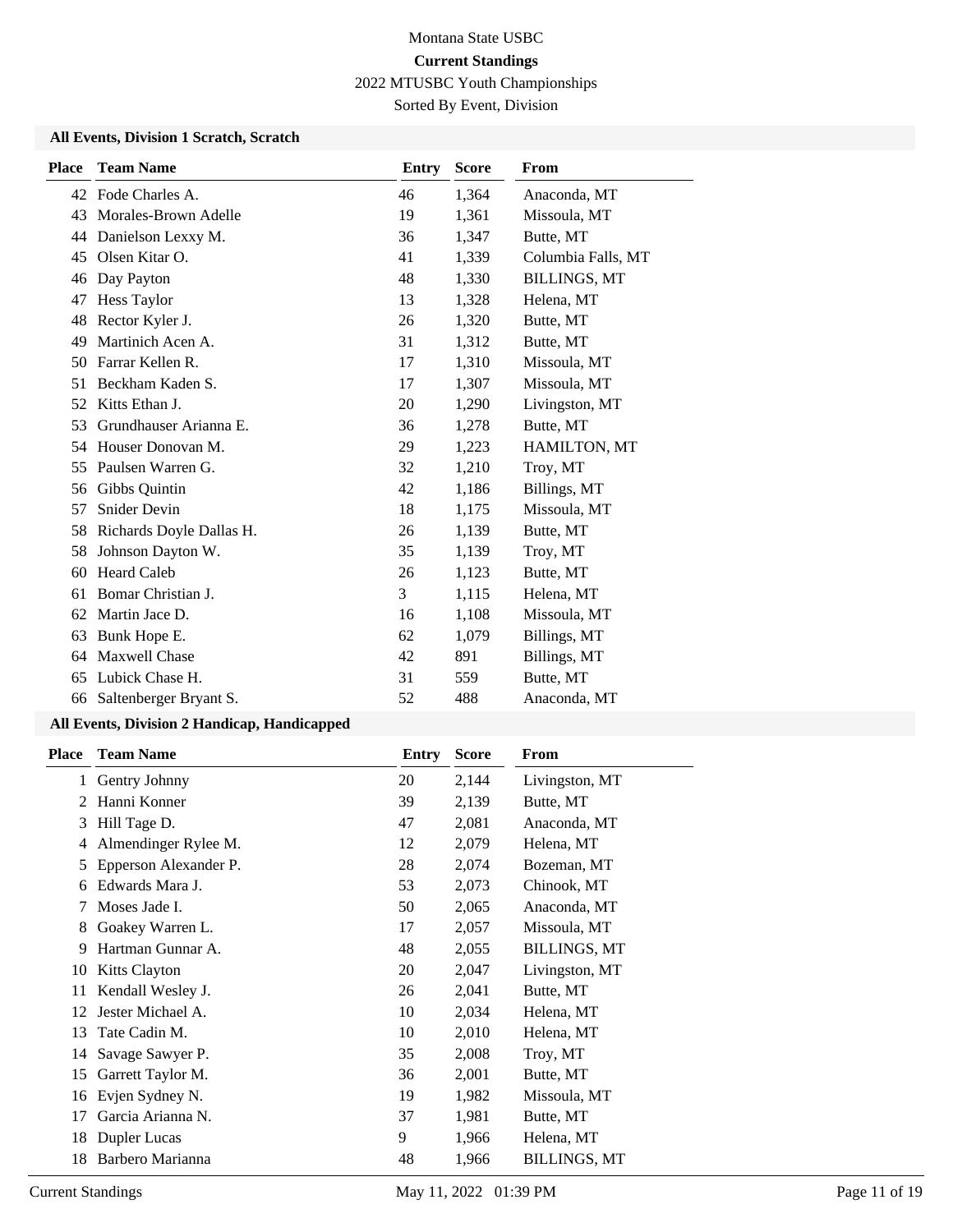# Montana State USBC **Current Standings**

2022 MTUSBC Youth Championships

Sorted By Event, Division

### **All Events, Division 2 Handicap, Handicapped**

| <b>Place</b> | <b>Team Name</b>       | <b>Entry</b>   | <b>Score</b> | From               |
|--------------|------------------------|----------------|--------------|--------------------|
|              | 20 Dell Logan          | 55             | 1,965        | Cut Bank, MT       |
| 21           | Haight Karina M.       | 11             | 1,961        | Helena, MT         |
| 22           | Gentry Kyle L.         | 21             | 1,952        | Livingston, MT     |
| 23           | Ames Dontae E.         | 16             | 1,949        | Missoula, MT       |
| 24           | Paulsen Izabelle R.    | 33             | 1,946        | Troy, MT           |
| 25           | Ames Cyrrieanna M.     | 16             | 1,932        | Missoula, MT       |
| 25           | Gibson Kale E.         | 39             | 1,932        | Butte, MT          |
| 27           | <b>Balcerzak Kylie</b> | $\overline{2}$ | 1,930        | Helena, MT         |
| 28           | Goakey Leevi D.        | 17             | 1,923        | Missoula, MT       |
| 29           | Riley Dakota V.        | 41             | 1,922        | Columbia Falls, MT |
| 30           | <b>Bice Haylee</b>     | 27             | 1,912        | Great Falls, MT    |
| 30           | Babcock Miley M.       | 33             | 1,912        | Troy, MT           |
| 32           | Moses Anthony (AJ) J.  | 46             | 1,902        | Anaconda, MT       |
| 33           | Abelin Isaac           | 12             | 1,893        | Helena, MT         |
| 34           | Thomas Sammantha J.    | 11             | 1,891        | Helena, MT         |
| 35           | Ankney Mai'Lique L.    | 28             | 1,884        | Bozeman, MT        |
| 36           | Zito Tyler             | 6              | 1,883        | Helena, MT         |
| 37           | <b>Bailey Weston</b>   | 24             | 1,881        | Livingston, MT     |
| 38           | George Dillon          | 6              | 1,874        | Helena, MT         |
| 39           | Flanagan Haile R.      | 8              | 1,872        | Helena, MT         |
| 40           | Saccheri Payton A.     | 4              | 1,860        | Helena, MT         |
| 41           | Cole Kylie R.          | 33             | 1,852        | Troy, MT           |
| 42           | Martin Kordel J.       | 15             | 1,842        | Missoula, MT       |
| 43           | Sikkink Paxon R.       | 25             | 1,836        | Livingston, MT     |
| 44           | Flugge CJ              | $\overline{4}$ | 1,794        | Helena, MT         |
| 45           | Savage Trapper M.      | 32             | 1,746        | Troy, MT           |
| 46           | Fisher Gunnar W.       | 32             | 1,719        | Troy, MT           |
| 47           | Stevenson Luke S.      | 30             | 1,335        | Gildford, MT       |
| 48           | Sampson Weston B.      | 38             | 1,256        | Helena, MT         |

### **All Events, Division 2 Scratch, Scratch**

| <b>Place</b> | <b>Team Name</b>      | Entry | <b>Score</b> | From                |
|--------------|-----------------------|-------|--------------|---------------------|
| 1            | Gentry Johnny         | 20    | 1,400        | Livingston, MT      |
| 2            | Hanni Konner          | 39    | 1,371        | Butte, MT           |
| 3            | <b>Kitts Clayton</b>  | 20    | 1,327        | Livingston, MT      |
| 4            | Almendinger Rylee M.  | 12    | 1,326        | Helena, MT          |
| 5            | Epperson Alexander P. | 28    | 1,315        | Bozeman, MT         |
| 6            | Jester Michael A.     | 10    | 1,314        | Helena, MT          |
| 7            | Garrett Taylor M.     | 36    | 1,299        | Butte, MT           |
| 8            | Edwards Mara J.       | 53    | 1,296        | Chinook, MT         |
| 9            | Kendall Wesley J.     | 26    | 1,273        | Butte, MT           |
| 10           | Haight Karina M.      | 11    | 1,259        | Helena, MT          |
| 11           | Tate Cadin M.         | 10    | 1,257        | Helena, MT          |
| 12           | Ames Dontae E.        | 16    | 1,247        | Missoula, MT        |
| 13           | Barbero Marianna      | 48    | 1,231        | <b>BILLINGS, MT</b> |
| 14           | Bice Haylee           | 27    | 1,210        | Great Falls, MT     |
| 15           | Savage Sawyer P.      | 35    | 1,207        | Troy, MT            |
|              |                       |       |              |                     |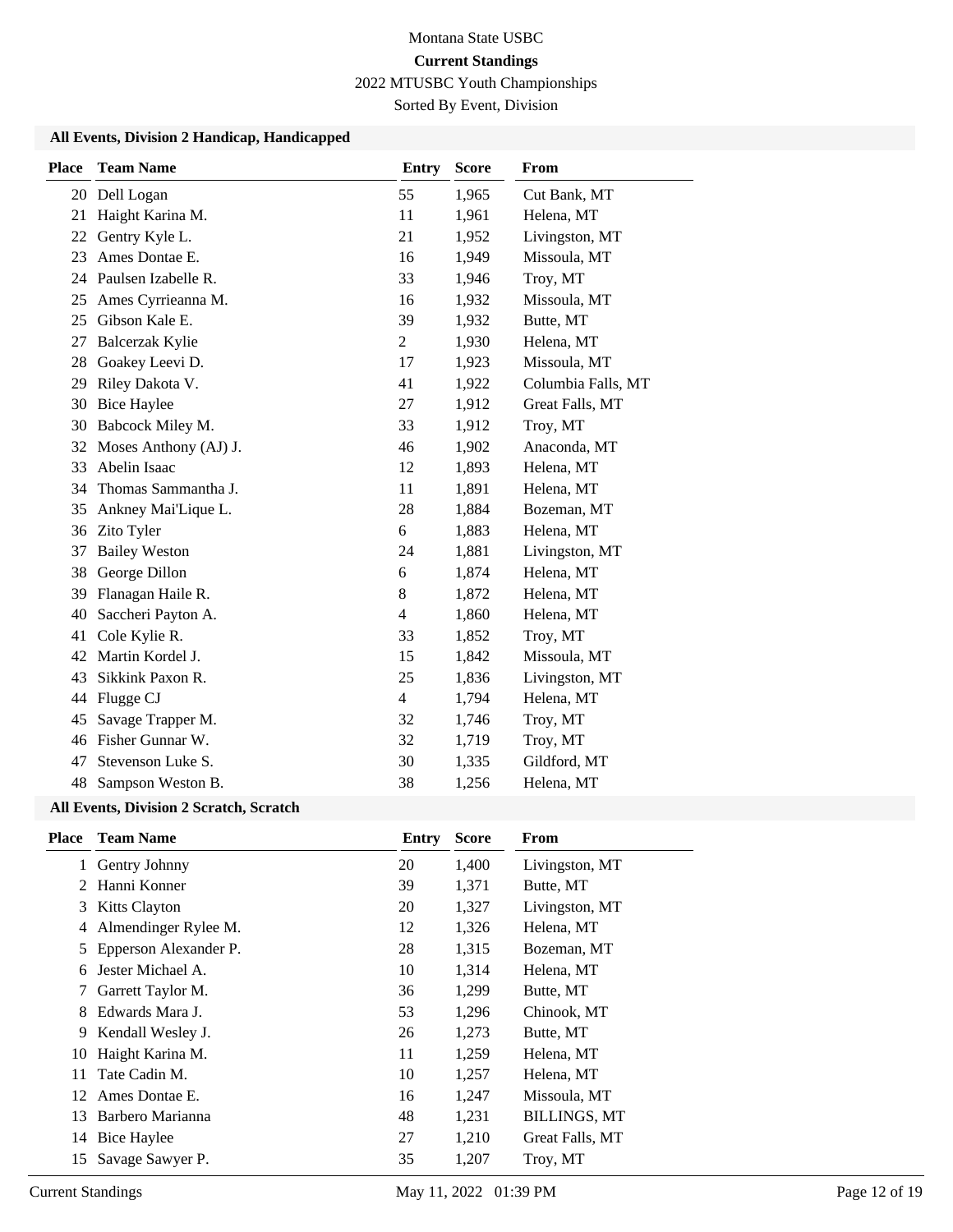Sorted By Event, Division

### **All Events, Division 2 Scratch, Scratch**

| <b>Place</b> | <b>Team Name</b>      | <b>Entry</b>   | <b>Score</b> | From                |
|--------------|-----------------------|----------------|--------------|---------------------|
|              | 16 Hartman Gunnar A.  | 48             | 1,206        | <b>BILLINGS, MT</b> |
| 17           | Garcia Arianna N.     | 37             | 1,204        | Butte, MT           |
| 18           | Goakey Warren L.      | 17             | 1,193        | Missoula, MT        |
| 19           | Moses Anthony (AJ) J. | 46             | 1,173        | Anaconda, MT        |
| 20           | Flanagan Haile R.     | 8              | 1,170        | Helena, MT          |
| 21           | Evjen Sydney N.       | 19             | 1,166        | Missoula, MT        |
| 22           | Saccheri Payton A.    | $\overline{4}$ | 1,164        | Helena, MT          |
| 23           | Hill Tage D.          | 47             | 1,160        | Anaconda, MT        |
| 24           | Zito Tyler            | 6              | 1,154        | Helena, MT          |
| 25           | Gibson Kale E.        | 39             | 1,140        | Butte, MT           |
| 26           | George Dillon         | 6              | 1,139        | Helena, MT          |
| 27           | Moses Jade I.         | 50             | 1,135        | Anaconda, MT        |
| 28           | Dupler Lucas          | 9              | 1,126        | Helena, MT          |
| 29           | Sikkink Paxon R.      | 25             | 1,116        | Livingston, MT      |
| 30           | Goakey Leevi D.       | 17             | 1,083        | Missoula, MT        |
| 31           | Riley Dakota V.       | 41             | 1,082        | Columbia Falls, MT  |
| 32           | Dell Logan            | 55             | 1,074        | Cut Bank, MT        |
| 33           | Paulsen Izabelle R.   | 33             | 1,049        | Troy, MT            |
| 34           | Abelin Isaac          | 12             | 1,044        | Helena, MT          |
| 34           | Ankney Mai'Lique L.   | 28             | 1,044        | Bozeman, MT         |
|              | 36 Balcerzak Kylie    | $\overline{2}$ | 1,039        | Helena, MT          |
| 37           | Gentry Kyle L.        | 21             | 1,037        | Livingston, MT      |
| 38           | Babcock Miley M.      | 33             | 1,030        | Troy, MT            |
| 39           | Cole Kylie R.         | 33             | 1,027        | Troy, MT            |
| 40           | Ames Cyrrieanna M.    | 16             | 1,026        | Missoula, MT        |
| 41           | <b>Bailey Weston</b>  | 24             | 1,023        | Livingston, MT      |
| 42           | Thomas Sammantha J.   | 11             | 1,018        | Helena, MT          |
| 43           | Martin Kordel J.      | 15             | 969          | Missoula, MT        |
| 44           | Flugge CJ             | $\overline{4}$ | 954          | Helena, MT          |
| 45           | Savage Trapper M.     | 32             | 888          | Troy, MT            |
| 46           | Fisher Gunnar W.      | 32             | 879          | Troy, MT            |
| 47           | Sampson Weston B.     | 38             | 738          | Helena, MT          |
| 48           | Stevenson Luke S.     | 30             | 725          | Gildford, MT        |

#### **All Events, Division 3 Handicap, Handicapped**

| Place | <b>Team Name</b>        | Entry | <b>Score</b> | From               |
|-------|-------------------------|-------|--------------|--------------------|
|       | Stevens Alayah R.       | 41    | 2,151        | Columbia Falls, MT |
|       | 2 Munden Taya M.        | 11    | 2,086        | Helena, MT         |
| 3     | George Zachary A.       | 6     | 2,058        | Helena, MT         |
| 4     | Beckett Paige M.        | 37    | 2.052        | Butte, MT          |
| 5     | Rosen Dane D.           | 21    | 2,027        | Livingston, MT     |
| 5     | Allen Rielly R.         | 28    | 2,027        | Bozeman, MT        |
|       | <b>Bailey Siara</b>     | 24    | 2,017        | Livingston, MT     |
| 8     | Maclean Eliza K.        | 2     | 2,009        | Helena, MT         |
| 8     | Salois Kyson L.         | 56    | 2.009        | Cut Bank, MT       |
| 10    | Saltenberger Bridger Z. | 47    | 2.006        | Anaconda, MT       |
| 11    | Rodrigues Seth J.       | 40    | 2,003        | Butte, MT          |
|       |                         |       |              |                    |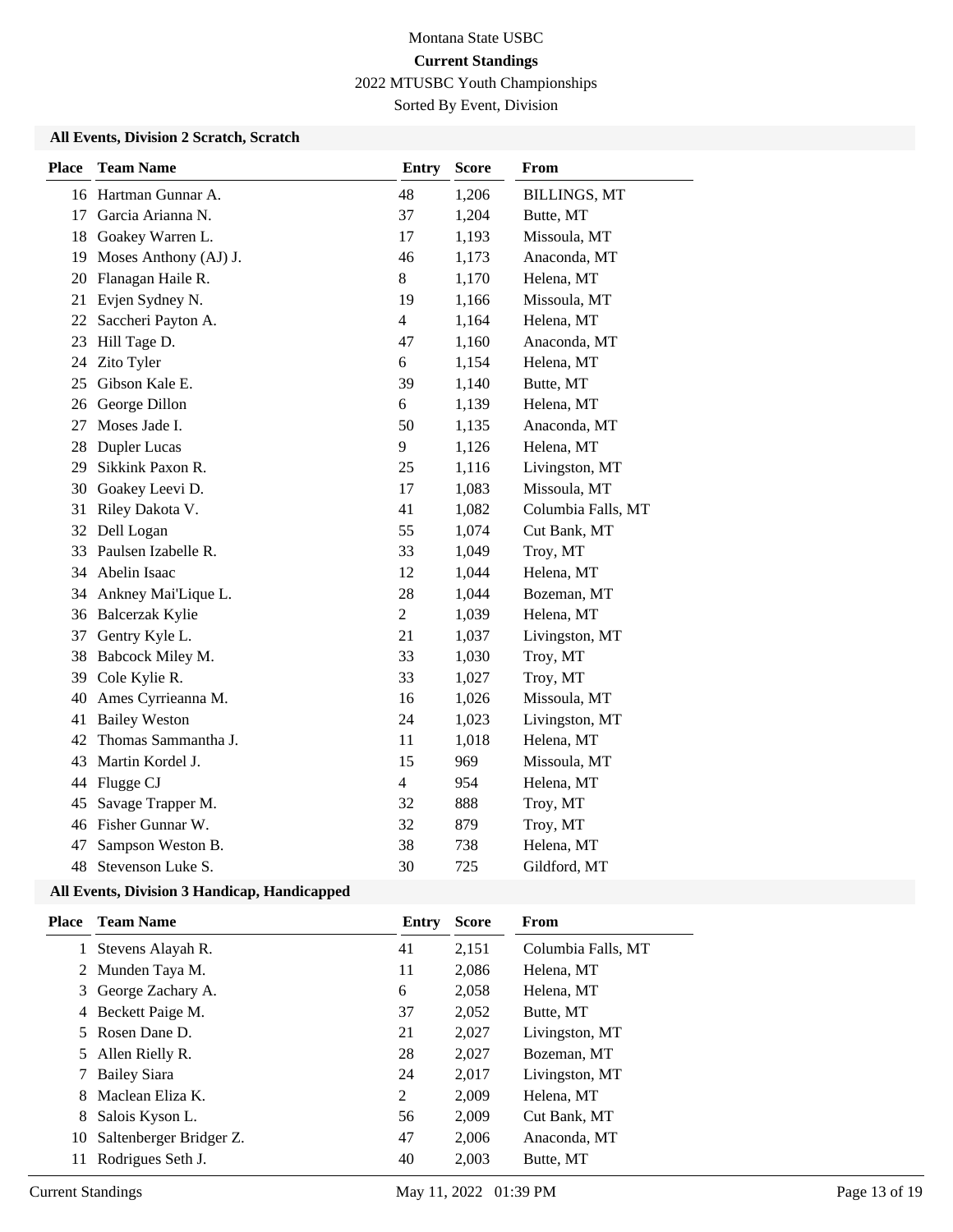Sorted By Event, Division

#### **All Events, Division 3 Handicap, Handicapped**

| <b>Place</b> | <b>Team Name</b>      | <b>Entry</b>   | <b>Score</b> | From           |
|--------------|-----------------------|----------------|--------------|----------------|
| 12           | Osborne Leah R.       | 37             | 1,998        | Butte, MT      |
| 13           | Winter Clifford       | 15             | 1,995        | Missoula, MT   |
| 14           | Flugge Carter J.      | $\overline{4}$ | 1,985        | Helena, MT     |
| 14           | Martin Wyatt J.       | 15             | 1,985        | Missoula, MT   |
| 16           | Allgood Brentin J.    | 24             | 1,975        | Livingston, MT |
| 17           | Mudget Gavin M.       | 5              | 1,971        | Helena, MT     |
| 18           | Benson James A.       | 10             | 1,969        | Helena, MT     |
| 19           | Keller Aiden          | 56             | 1,968        | Cut Bank, MT   |
| 20           | Woolverton Kacie J.   | 37             | 1,963        | Butte, MT      |
| 21           | Decker Phil A.        | 23             | 1,962        | Livingston, MT |
| 22           | McKnight Caleb F.     | 25             | 1,949        | Livingston, MT |
| 23           | Allen Lillian J.      | 28             | 1,941        | Bozeman, MT    |
| 24           | Maclean Coen C.       | 3              | 1,930        | Helena, MT     |
| 24           | Sawyer Jonathan       | 18             | 1,930        | Missoula, MT   |
| 26           | Gray Trace R.         | 22             | 1,926        | Livingston, MT |
| 27           | Jirsa Callie J.       | $\overline{2}$ | 1,924        | Helena, MT     |
| 28           | Hoffer Alexander L.   | 10             | 1,918        | Helena, MT     |
| 29           | Runnion Ellie E.      | $\overline{4}$ | 1,908        | Helena, MT     |
| 30           | Presnell Shawn        | 55             | 1,902        | Cut Bank, MT   |
| 31           | Orth Whitley M.       | 1              | 1,898        | Helena, MT     |
| 32           | Bernhardt Wyatt J.    | 6              | 1,892        | Helena, MT     |
| 33           | Keech Abbi            | $\overline{c}$ | 1,857        | Helena, MT     |
| 34           | Keller Brycen         | 56             | 1,822        | Cut Bank, MT   |
| 35           | <b>Babcock Hunter</b> | 32             | 1,799        | Troy, MT       |
| 36           | Redden Trey M.        | 3              | 1,738        | Helena, MT     |
| 37           | <b>Groth Conrad</b>   | 38             | 1,341        | Helena, MT     |
| 38           | Stevenson Josie M.    | 30             | 1,336        | Gildford, MT   |
| 39           | <b>Edwards Brevan</b> | 52             | 633          | Anaconda, MT   |

### **All Events, Division 3 Scratch, Scratch**

| <b>Place</b> | <b>Team Name</b>      | Entry | <b>Score</b> | From               |
|--------------|-----------------------|-------|--------------|--------------------|
| 1            | Stevens Alayah R.     | 41    | 1,125        | Columbia Falls, MT |
| 2            | George Zachary A.     | 6     | 1,071        | Helena, MT         |
| 3            | Beckett Paige M.      | 37    | 1,065        | Butte, MT          |
| 4            | Salois Kyson L.       | 56    | 1,022        | Cut Bank, MT       |
| 5            | <b>Bailey Siara</b>   | 24    | 1,021        | Livingston, MT     |
| 6            | Allen Rielly R.       | 28    | 1,016        | Bozeman, MT        |
| 7            | Keller Aiden          | 56    | 1,014        | Cut Bank, MT       |
| 8            | Mudget Gavin M.       | 5     | 999          | Helena, MT         |
| 9            | Rodrigues Seth J.     | 40    | 992          | Butte, MT          |
| 10           | Flugge Carter J.      | 4     | 974          | Helena, MT         |
| 11           | McKnight Caleb F.     | 25    | 971          | Livingston, MT     |
| 12           | Jirsa Callie J.       | 2     | 961          | Helena, MT         |
| 12           | Munden Taya M.        | 11    | 961          | Helena, MT         |
| 14           | Bernhardt Wyatt J.    | 6     | 947          | Helena, MT         |
| 15           | <b>Presnell Shawn</b> | 55    | 939          | Cut Bank, MT       |
| 16           | Woolverton Kacie J.   | 37    | 937          | Butte, MT          |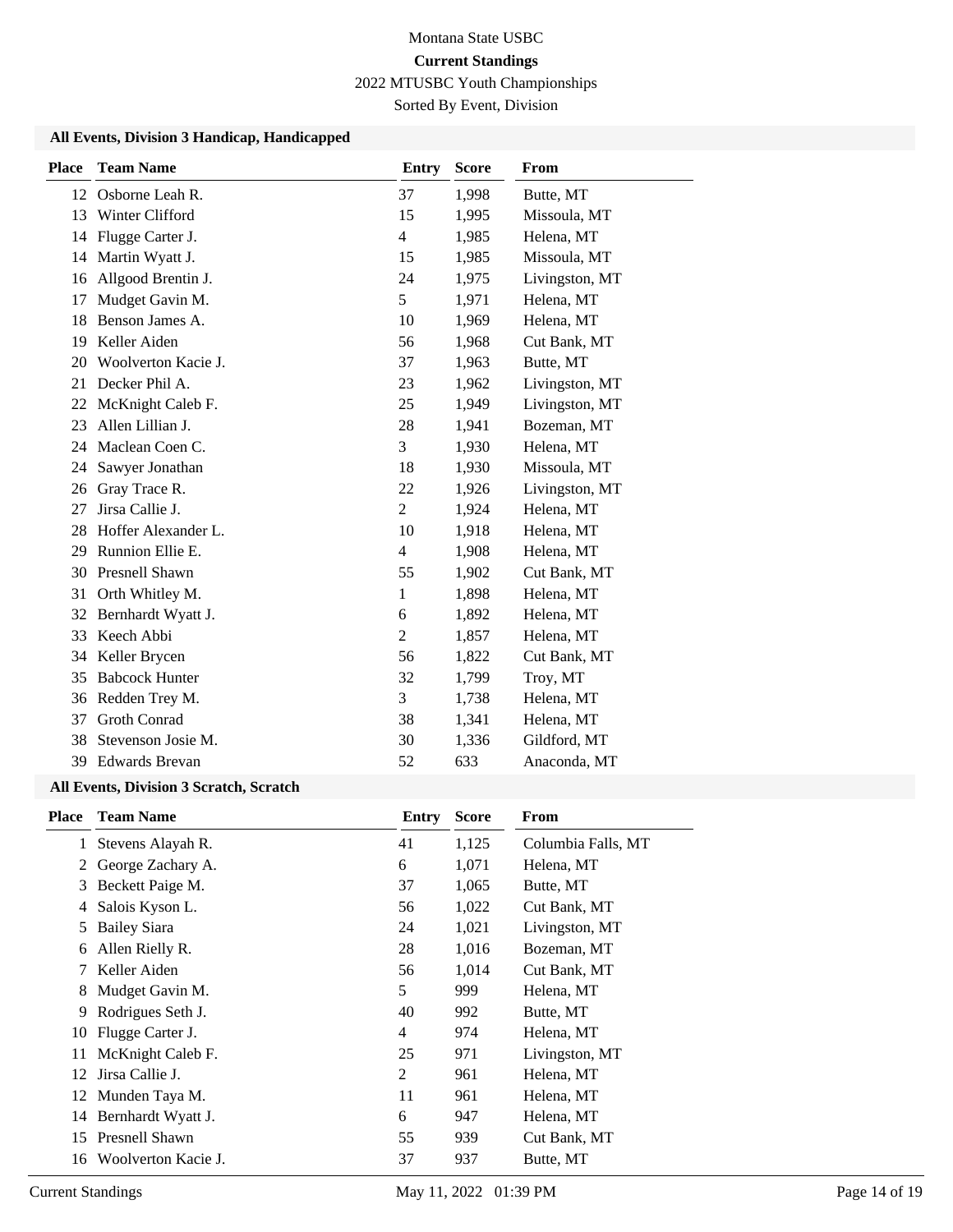Sorted By Event, Division

### **All Events, Division 3 Scratch, Scratch**

| <b>Place</b> | <b>Team Name</b>        | Entry          | <b>Score</b> | From           |
|--------------|-------------------------|----------------|--------------|----------------|
| 17           | Rosen Dane D.           | 21             | 920          | Livingston, MT |
| 18           | Decker Phil A.          | 23             | 918          | Livingston, MT |
| 19           | Maclean Eliza K.        | $\overline{2}$ | 917          | Helena, MT     |
| 20           | Winter Clifford         | 15             | 912          | Missoula, MT   |
| 21           | Benson James A.         | 10             | 910          | Helena, MT     |
| 21           | Sawyer Jonathan         | 18             | 910          | Missoula, MT   |
| 23           | Allgood Brentin J.      | 24             | 907          | Livingston, MT |
| 24           | Saltenberger Bridger Z. | 47             | 905          | Anaconda, MT   |
| 25           | Osborne Leah R.         | 37             | 891          | Butte, MT      |
| 26           | Maclean Coen C.         | 3              | 886          | Helena, MT     |
| 27           | Orth Whitley M.         | 1              | 878          | Helena, MT     |
| 28           | Martin Wyatt J.         | 15             | 860          | Missoula, MT   |
| 29           | Runnion Ellie E.        | $\overline{4}$ | 855          | Helena, MT     |
| 30           | Gray Trace R.           | 22             | 849          | Livingston, MT |
| 31           | <b>Babcock Hunter</b>   | 32             | 845          | Troy, MT       |
| 32           | Allen Lillian J.        | 28             | 840          | Bozeman, MT    |
| 33           | Keech Abbi              | $\overline{2}$ | 831          | Helena, MT     |
| 34           | Hoffer Alexander L.     | 10             | 817          | Helena, MT     |
| 35           | Keller Brycen           | 56             | 739          | Cut Bank, MT   |
| 36           | Redden Trey M.          | 3              | 685          | Helena, MT     |
| 37           | Stevenson Josie M.      | 30             | 662          | Gildford, MT   |
| 38           | <b>Groth Conrad</b>     | 38             | 651          | Helena, MT     |
| 39           | <b>Edwards Brevan</b>   | 52             | 282          | Anaconda, MT   |
|              |                         |                |              |                |

### **All Events, Division 4 Handicap, Handicapped**

| <b>Team Name</b>        | <b>Entry</b> | <b>Score</b> | From             |
|-------------------------|--------------|--------------|------------------|
| Rhinehart Deforest M.   | 59           | 2,248        | Anaconda, MT     |
| Winfrey Brandon L.      | 24           | 2,203        | Livingston, MT   |
| Sawyer Erik M.          | 18           | 2,164        | Missoula, MT     |
| Flanagan Eviee J.       | 13           | 2,162        | Helena, MT       |
| Hill Kendall R.         | 54           | 2,116        | Stevensville, MT |
| Winfrey Griffin A.      | 25           | 2,115        | Livingston, MT   |
| Hudon Kyle              | 53           | 2,102        | Chinook, MT      |
| Kokkelor Ashton         | 53           | 2,069        | Chinook, MT      |
| Hill Lavon P.           | 54           | 2,063        | Stevensville, MT |
| Niemi Makenzie R.       | 33           | 2,060        | Troy, MT         |
| Saltenberger Kambree E. | 45           | 2,046        | Anaconda, MT     |
| Calhoon Mason W.        | 25           | 2,032        | Livingston, MT   |
| <b>West Adelle</b>      | 18           | 2,028        | Missoula, MT     |
| Collins Taylyn          | 53           | 2,020        | Chinook, MT      |
| Salois Elizebeth        | 55           | 2,005        | Cut Bank, MT     |
| Perrin Jaxon R.         | 27           | 1,993        | Great Falls, MT  |
| Proulx Liam X.          | 9            | 1,991        | Helena, MT       |
| Basurto Emily M.        | 1            | 1,988        | Helena, MT       |
| Rae Chrysantha M.       | 7            | 1,979        | Helena, MT       |
| Coleman Kayte A.        | 1            | 1,976        | Helena, MT       |
| Moses Katelynn R.       | 50           | 1,960        | Anaconda, MT     |
|                         |              |              |                  |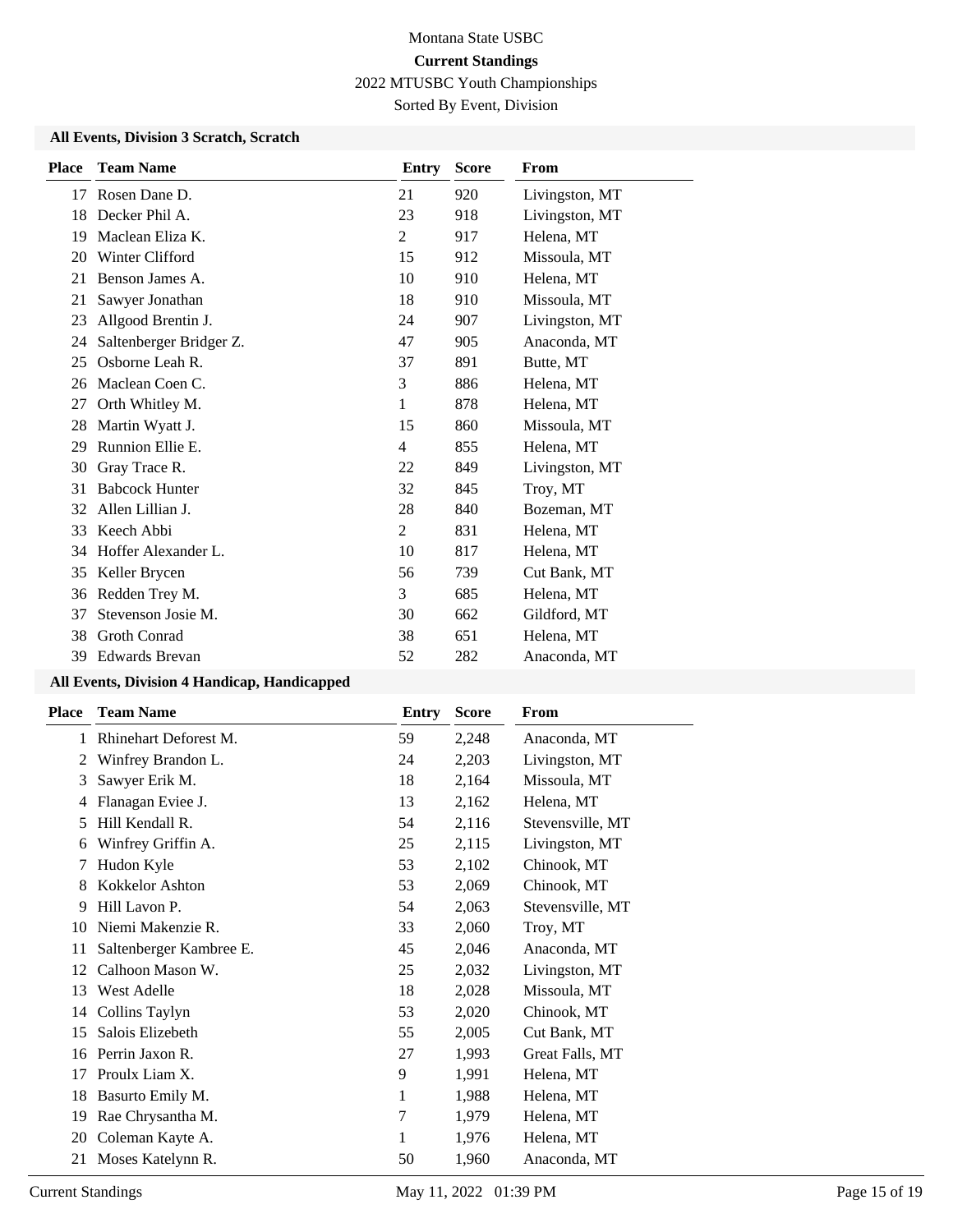Sorted By Event, Division

### **All Events, Division 4 Handicap, Handicapped**

| Place | Team Name               | Entry | <b>Score</b> | From         |
|-------|-------------------------|-------|--------------|--------------|
|       | 22 Winter Sabastian     | 15    | 1,937        | Missoula, MT |
|       | 23 Grundmeier Parker J. | 7     | 1,915        | Helena, MT   |
|       | 24 Hitz Wolfgang R.     | 1     | 1,908        | Helena, MT   |
|       | 25 Finley Amanda        | 53    | 1,890        | Chinook, MT  |
|       | 26 Taylor Matthew       | 55    | 1,883        | Cut Bank, MT |
|       | 27 Jones Kameron I.     | 45    | 1,217        | Anaconda, MT |
|       | 28 Yost Lexi            | 31    | 677          | Butte, MT    |
| 29    | Sundberg Brody P.       | 61    | 656          | Anaconda, MT |
| 30    | Weist Lucy A.           | 61    | 635          | Anaconda, MT |
|       |                         |       |              |              |

#### **All Events, Division 4 Scratch, Scratch**

| <b>Place</b>   | <b>Team Name</b>        | <b>Entry</b> | <b>Score</b> | From             |
|----------------|-------------------------|--------------|--------------|------------------|
| $\mathbf{1}$   | Sawyer Erik M.          | 18           | 976          | Missoula, MT     |
| 2              | Flanagan Eviee J.       | 13           | 974          | Helena, MT       |
| 3              | Winfrey Brandon L.      | 24           | 973          | Livingston, MT   |
| $\overline{4}$ | Hill Kendall R.         | 54           | 967          | Stevensville, MT |
| 5              | Hill Lavon P.           | 54           | 914          | Stevensville, MT |
| 6              | Niemi Makenzie R.       | 33           | 872          | Troy, MT         |
| 7              | West Adelle             | 18           | 855          | Missoula, MT     |
| 8              | Perrin Jaxon R.         | 27           | 853          | Great Falls, MT  |
| 9              | Calhoon Mason W.        | 25           | 850          | Livingston, MT   |
| 10             | Salois Elizebeth        | 55           | 847          | Cut Bank, MT     |
| 11             | Hudon Kyle              | 53           | 833          | Chinook, MT      |
| 12             | Basurto Emily M.        | 1            | 806          | Helena, MT       |
| 13             | Kokkelor Ashton         | 53           | 791          | Chinook, MT      |
| 14             | Rhinehart Deforest M.   | 59           | 751          | Anaconda, MT     |
| 15             | Winfrey Griffin A.      | 25           | 747          | Livingston, MT   |
| 16             | <b>Taylor Matthew</b>   | 55           | 743          | Cut Bank, MT     |
| 17             | Moses Katelynn R.       | 50           | 706          | Anaconda, MT     |
| 18             | Proulx Liam X.          | 9            | 704          | Helena, MT       |
| 19             | Hitz Wolfgang R.        | 1            | 687          | Helena, MT       |
| 19             | Saltenberger Kambree E. | 45           | 687          | Anaconda, MT     |
| 21             | Finley Amanda           | 53           | 684          | Chinook, MT      |
| 22             | Winter Sabastian        | 15           | 674          | Missoula, MT     |
| 23             | Grundmeier Parker J.    | $\tau$       | 646          | Helena, MT       |
| 24             | Coleman Kayte A.        | 1            | 626          | Helena, MT       |
| 25             | Rae Chrysantha M.       | 7            | 602          | Helena, MT       |
| 26             | Collins Taylyn          | 53           | 562          | Chinook, MT      |
| 27             | Yost Lexi               | 31           | 294          | Butte, MT        |
| 28             | Sundberg Brody P.       | 61           | 211          | Anaconda, MT     |
| 29             | Jones Kameron I.        | 45           | 187          | Anaconda, MT     |
|                | 29 Weist Lucy A.        | 61           | 187          | Anaconda, MT     |

### **Scr Doubles/Singles, Division 1 Scr Dbls/Sgls, Scratch**

| <b>Place</b> Team Name | <b>Entry Score</b> |       | <b>From</b>  |
|------------------------|--------------------|-------|--------------|
| 1 Pierce Nick L.       | 29                 | 1.367 | HAMILTON. MT |
| 2 Gallagher Jeremy D.  | 55.                | 1.241 | Cut Bank, MT |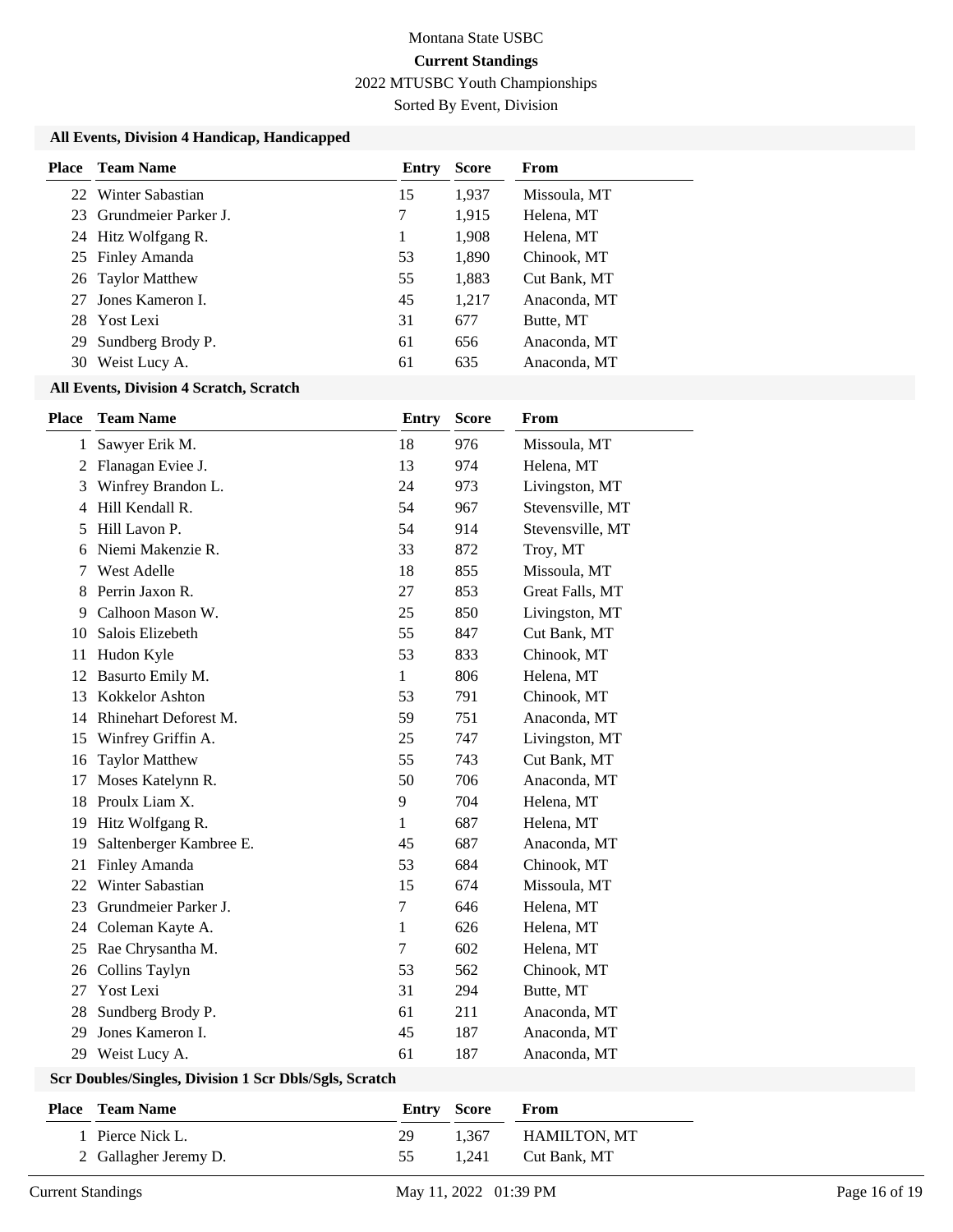# Montana State USBC **Current Standings**

2022 MTUSBC Youth Championships

Sorted By Event, Division

### **Scr Doubles/Singles, Division 1 Scr Dbls/Sgls, Scratch**

| <b>Place</b> | <b>Team Name</b>            | <b>Entry</b> | <b>Score</b> | From                |
|--------------|-----------------------------|--------------|--------------|---------------------|
| 3            | Ruskauff Colton C.          | 29           | 1,237        | HAMILTON, MT        |
| 4            | Gibbs Quintin               | 42           | 1,186        | Billings, MT        |
| 5            | Clack Christian C.          | 12           | 1,184        | Helena, MT          |
| 6            | Wiseley David C.            | 19           | 1,172        | Missoula, MT        |
| 7            | Strobel Brek B.             | 44           | 1,157        | Billings, MT        |
| 8            | Hawk Michael 'Q'            | 44           | 1,139        | Billings, MT        |
| 9            | Zavarelli Giovanni J.       | 44           | 1,105        | Billings, MT        |
| 10           | McMullan Jacqualyn M.       | 55           | 1,103        | Cut Bank, MT        |
| 11           | Groth Dayten                | 12           | 1,086        | Helena, MT          |
|              | 12 Erickson Chase W.        | 27           | 1,082        | Great Falls, MT     |
| 13           | Bunk Hope E.                | 62           | 1,079        | Billings, MT        |
| 14           | Nelson Teegan D.            | 19           | 1,049        | Missoula, MT        |
| 15           | Smith Kade                  | 11           | 1,039        | Helena, MT          |
| 16           | Wilson Jacob R.             | 16           | 1,036        | Missoula, MT        |
| 17           | Dupler Nathan               | 9            | 1,030        | Helena, MT          |
| 18           | Evans Landen C.             | 48           | 1,021        | <b>BILLINGS, MT</b> |
| 19           | <b>Selzler Carson</b>       | 29           | 1,019        | HAMILTON, MT        |
| 20           | Jacobs Myles E.             | 8            | 1,015        | Helena, MT          |
| 21           | <b>Guidry Elliot</b>        | 44           | 1,004        | Billings, MT        |
| 22           | Balcerzak Alexander J.      | 5            | 990          | Helena, MT          |
| 23           | Sampson Carter              | 51           | 984          | Anaconda, MT        |
| 24           | Shogren Mason W.            | 39           | 975          | Butte, MT           |
| 25           | <b>Hibbert Bryson</b>       | 39           | 974          | Butte, MT           |
| 26           | Petersen Rory K.            | 8            | 959          | Helena, MT          |
| 27           | Defilippis Dominic M.       | 9            | 958          | Helena, MT          |
| 28           | Kazmierowski Christopher J. | 8            | 955          | Helena, MT          |
| 29           | Rector Kyler J.             | 40           | 950          | Butte, MT           |
| 30           | Hopkins Kaleb M.            | 5            | 949          | Helena, MT          |
| 30           | <b>Hess Hailey</b>          | 13           | 949          | Helena, MT          |
|              | 32 Balcerzak Jacob T.       | 5            | 934          | Helena, MT          |
| 33           | <b>Bruner Madison</b>       | 27           | 921          | Great Falls, MT     |
|              | 34 Keller Sydney A.         | 36           | 913          | Butte, MT           |
| 35           | Ingraham Skyler M.          | 3            | 909          | Helena, MT          |
| 36           | Honer David J.              | 40           | 908          | Butte, MT           |
| 37           | Danielson Lexxy M.          | 36           | 907          | Butte, MT           |
| 38           | Morales-Brown Adelle        | 19           | 906          | Missoula, MT        |
| 39           | Maxwell Chase               | 42           | 891          | Billings, MT        |
| 40           | Hess Taylor                 | 13           | 886          | Helena, MT          |
| 41           | Grundhauser Arianna E.      | 36           | 879          | Butte, MT           |
| 42           | Farrar Kellen R.            | 17           | 878          | Missoula, MT        |
| 42           | Sampson Colin W.            | 51           | 878          | Anaconda, MT        |
| 44           | Day Payton                  | 48           | 874          | <b>BILLINGS, MT</b> |
| 45           | Snider Devin                | 18           | 870          | Missoula, MT        |
| 46           | Beckham Kaden S.            | 17           | 823          | Missoula, MT        |
| 47           | Heard Caleb                 | 40           | 794          | Butte, MT           |
| 48           | Martin Jace D.              | 16           | 776          | Missoula, MT        |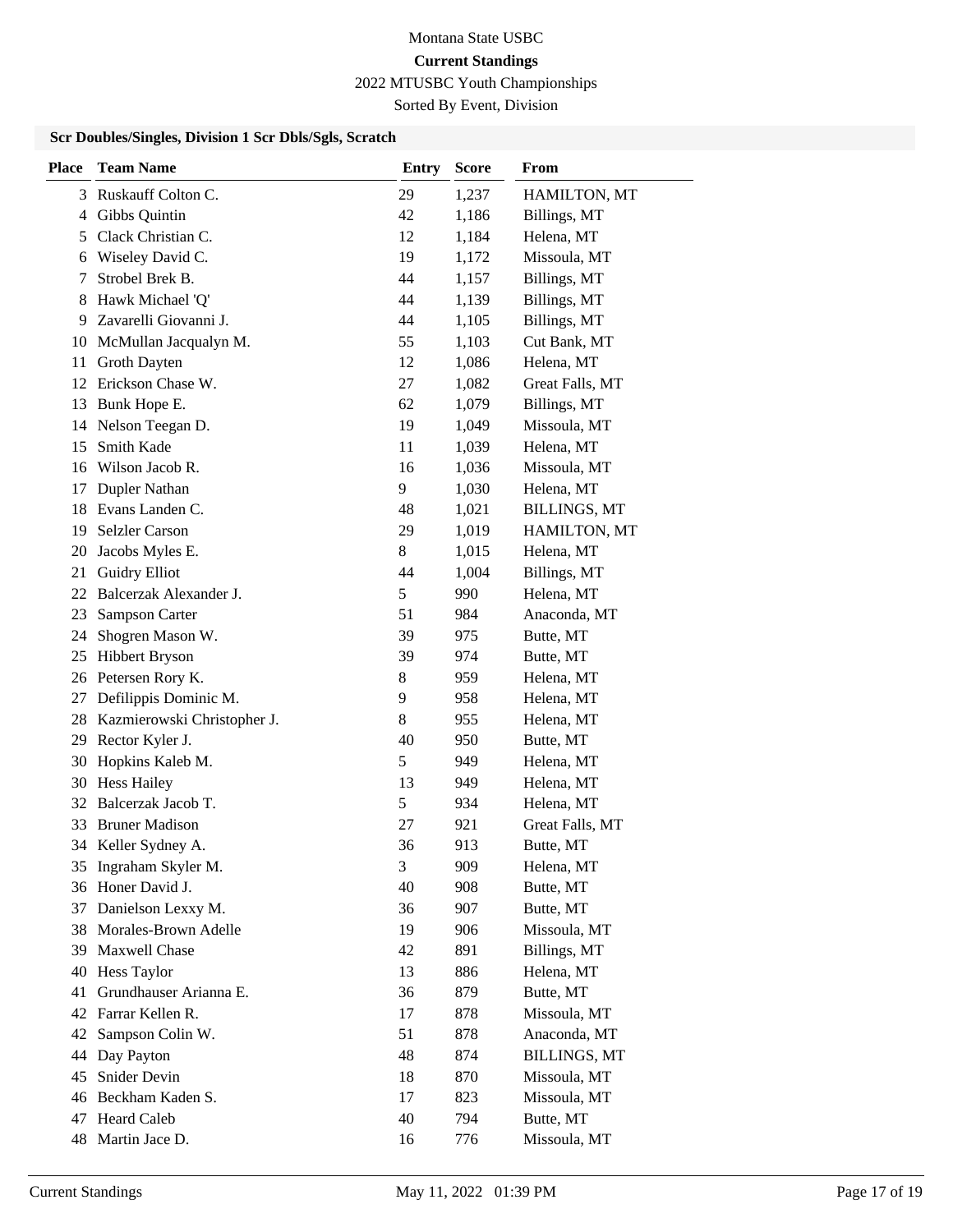Sorted By Event, Division

### **Scr Doubles/Singles, Division 1 Scr Dbls/Sgls, Scratch**

| <b>Place</b> Team Name | Entry Score |     | <b>From</b>         |
|------------------------|-------------|-----|---------------------|
| 49 Bomar Christian J.  |             | 762 | Helena, MT          |
| 50 Houser Donovan M.   | 29          | 749 | <b>HAMILTON, MT</b> |

#### **Scr Doubles/Singles, Division 2 Scr Dbls/Sgls, Scratch**

| <b>Place</b> | <b>Team Name</b>     | <b>Entry</b>   | <b>Score</b> | From                |
|--------------|----------------------|----------------|--------------|---------------------|
| 1            | Hanni Konner         | 39             | 926          | Butte, MT           |
| 2            | Almendinger Rylee M. | 12             | 917          | Helena, MT          |
| 3            | Garrett Taylor M.    | 36             | 868          | Butte, MT           |
| 4            | Barbero Marianna     | 48             | 861          | <b>BILLINGS, MT</b> |
| 5            | Garcia Arianna N.    | 37             | 850          | Butte, MT           |
| 6            | Haight Karina M.     | 11             | 839          | Helena, MT          |
| 7            | Ames Dontae E.       | 16             | 837          | Missoula, MT        |
| 8            | Tate Cadin M.        | 10             | 832          | Helena, MT          |
| 9            | Jester Michael A.    | 10             | 829          | Helena, MT          |
| 10           | Saccheri Payton A.   | $\overline{4}$ | 817          | Helena, MT          |
| 10           | Zito Tyler           | $\overline{4}$ | 817          | Helena, MT          |
| 12           | Moses Jade I.        | 50             | 813          | Anaconda, MT        |
| 13           | <b>Bice Haylee</b>   | 27             | 808          | Great Falls, MT     |
| 14           | Dupler Lucas         | 9              | 805          | Helena, MT          |
| 15           | Flanagan Haile R.    | 8              | 795          | Helena, MT          |
| 16           | Gibson Kale E.       | 39             | 790          | Butte, MT           |
| 17           | George Dillon        | 6              | 780          | Helena, MT          |
| 18           | Evjen Sydney N.      | 19             | 779          | Missoula, MT        |
| 19           | Sampson Weston B.    | 38             | 738          | Helena, MT          |
| 20           | Hartman Gunnar A.    | 48             | 736          | <b>BILLINGS, MT</b> |
| 21           | Goakey Warren L.     | 17             | 726          | Missoula, MT        |
| 22           | Balcerzak Kylie      | $\overline{2}$ | 699          | Helena, MT          |
| 23           | Thomas Sammantha J.  | 11             | 694          | Helena, MT          |
| 24           | Dell Logan           | 55             | 680          | Cut Bank, MT        |
| 25           | Flugge CJ            | $\overline{4}$ | 672          | Helena, MT          |
| 26           | Goakey Leevi D.      | 17             | 665          | Missoula, MT        |
| 27           | Ames Cyrrieanna M.   | 16             | 653          | Missoula, MT        |
| 28           | Abelin Isaac         | 13             | 647          | Helena, MT          |
| 29           | Martin Kordel J.     | 15             | 618          | Missoula, MT        |

#### **Scr Doubles/Singles, Division 3 Scr Dbls/Sgls, Scratch**

|    | Place Team Name     | Entry          | <b>Score</b> | From         |
|----|---------------------|----------------|--------------|--------------|
|    | 1 George Zachary A. | 6              | 761          | Helena, MT   |
|    | 2 Salois Kyson L.   | 55             | 736          | Cut Bank, MT |
|    | 3 Keller Aiden      | 56             | 730          | Cut Bank, MT |
|    | 4 Beckett Paige M.  | 37             | 664          | Butte, MT    |
|    | 5 Flugge Carter J.  | $\overline{4}$ | 659          | Helena, MT   |
|    | 6 Rodrigues Seth J. | 40             | 656          | Butte, MT    |
|    | 7 Mudget Gavin M.   | 5              | 655          | Helena, MT   |
| 8  | <b>Groth Conrad</b> | 38             | 651          | Helena, MT   |
| 9  | Woolverton Kacie J. | 37             | 650          | Butte, MT    |
| 10 | Jirsa Callie J.     | 2              | 647          | Helena, MT   |
|    |                     |                |              |              |